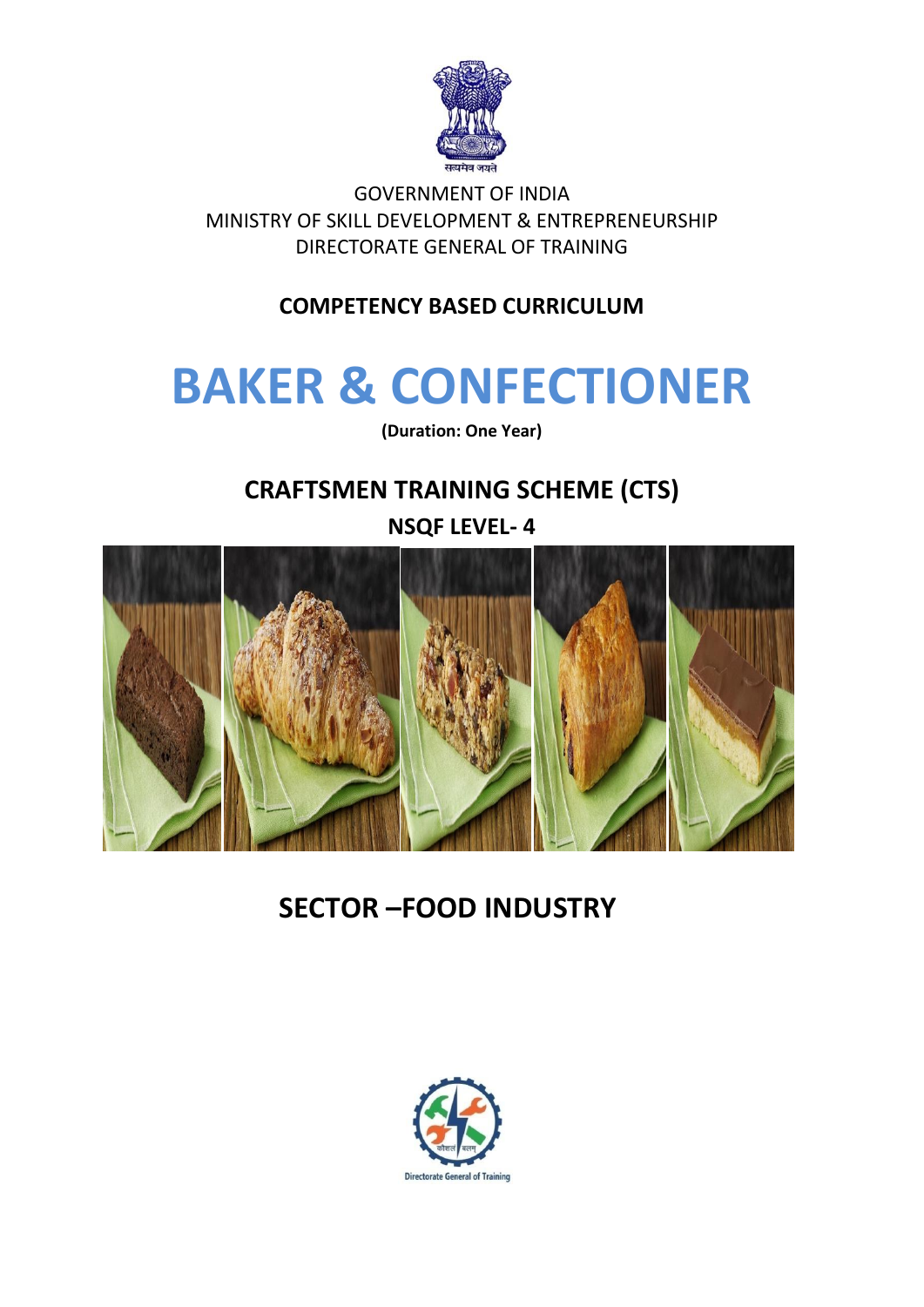# **BAKER & CONFECTIONER**

### **(Non-Engineering Trade)**

**(Revised in 2019)**

**Version: 1.2**

## **CRAFTSMEN TRAINING SCHEME (CTS)**

**NSQF LEVEL - 4**

Developed By

Ministry of Skill Development and Entrepreneurship

Directorate General of Training **CENTRAL STAFF TRAINING AND RESEARCH INSTITUTE** EN-81, Sector-V, Salt Lake City, Kolkata – 700 091 www.cstaricalcutta.gov.in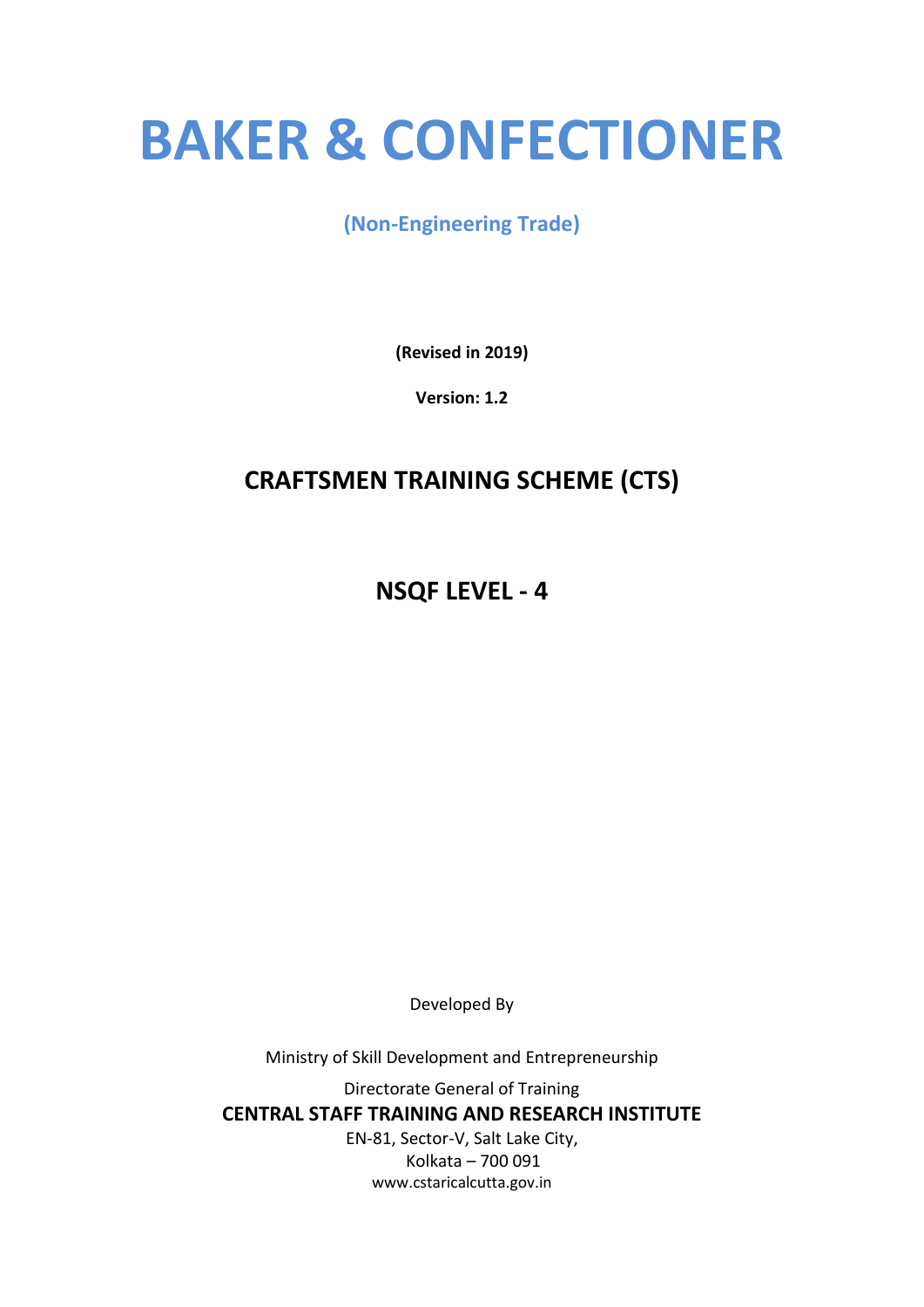| S No.            | <b>Topics</b>                                | Page No.       |
|------------------|----------------------------------------------|----------------|
| 1.               | <b>Course Information</b>                    | 1              |
| 2.               | <b>Training System</b>                       | $\overline{2}$ |
| 3.               | Job Role                                     | 6              |
| $\overline{4}$ . | <b>General Information</b>                   | $\overline{7}$ |
| 5.               | <b>Learning Outcome</b>                      | 9              |
| 6.               | <b>Assessment Criteria</b>                   | 10             |
| 7.               | <b>Trade Syllabus</b>                        | 13             |
|                  | Annexure I (List of Trade Tools & Equipment) | 21             |
|                  | Annexure II (List of Trade experts)          | 24             |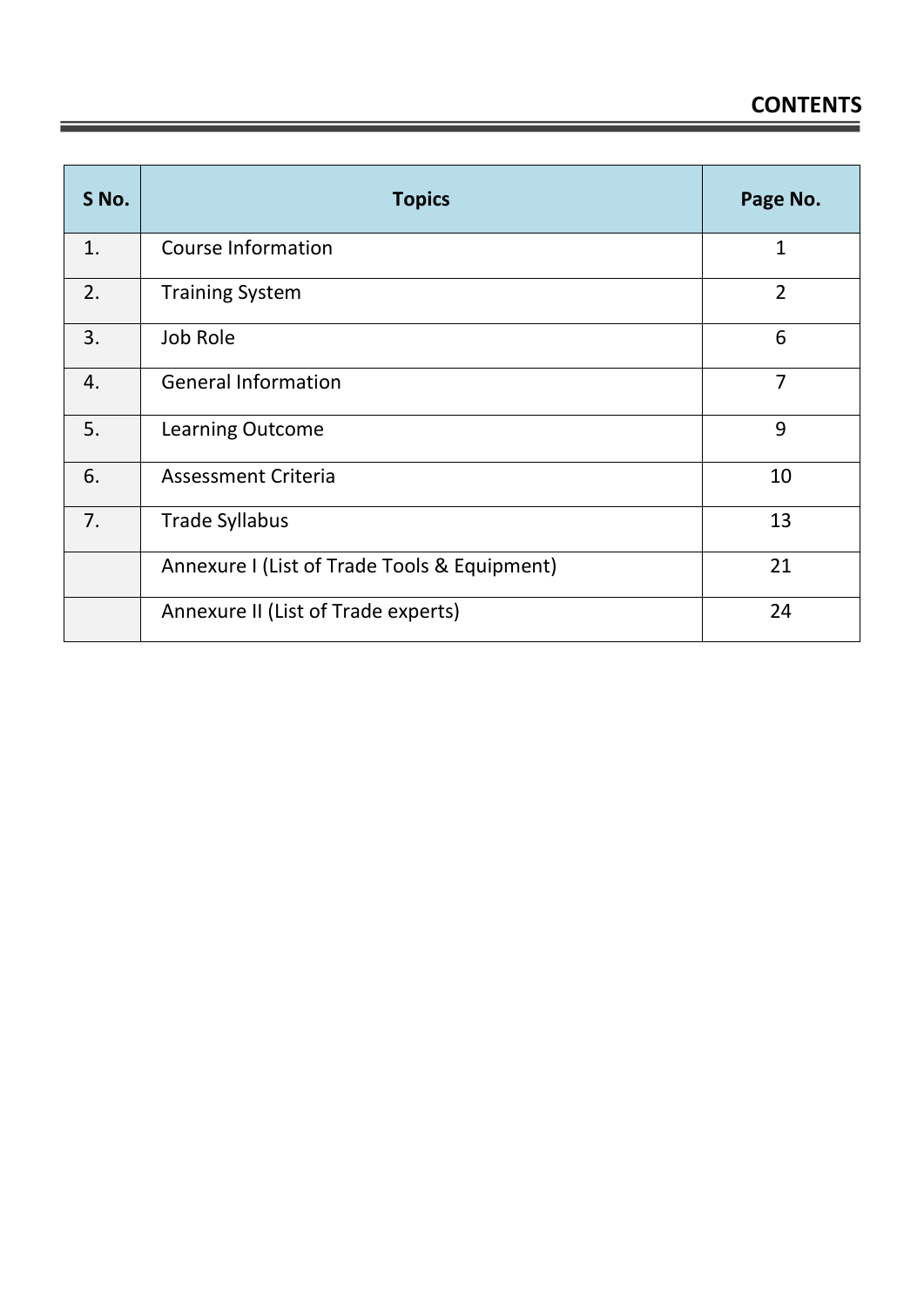

During the one-year duration of "Baker & Confectioner" trade, a candidate is trained on Professional Skill, Professional Knowledge and Employability Skill related to job role. In addition to this, a candidate is entrusted to undertake project work, extracurricular activities and on-the-job training to build up confidence. The broad components covered under Professional Skill subject are as below:

During the training period the trainee learns about elementary first-aid, firefighting, environment regulation and housekeeping, etc. The trainee identifies trade tools, kitchen equipment and kitchen operation process. He is aware of the importance of personal hygiene, cleanliness of bakery utensils, food handling and hygiene protective clothing. He practices safe handling of bakery equipments and other hand tools. He identifies basic ingredients, spices used in bakery. The trainee practices and prepares various types of bread and cakes. The trainee learns to prepare different types of cakes, icing, rolls, and pastries. Prepare different biscuits & Baking Biscuits, confectioneries and different Indian sweets. It is also demonstrated to the trainee via presentation about the activities which are not feasible to be practiced at the Institute. The trainee also undergoes four weeks on-the- job training in various hotel industries, bakeries and confectioneries at the end of the course which gives them more practical exposure to industrial environment.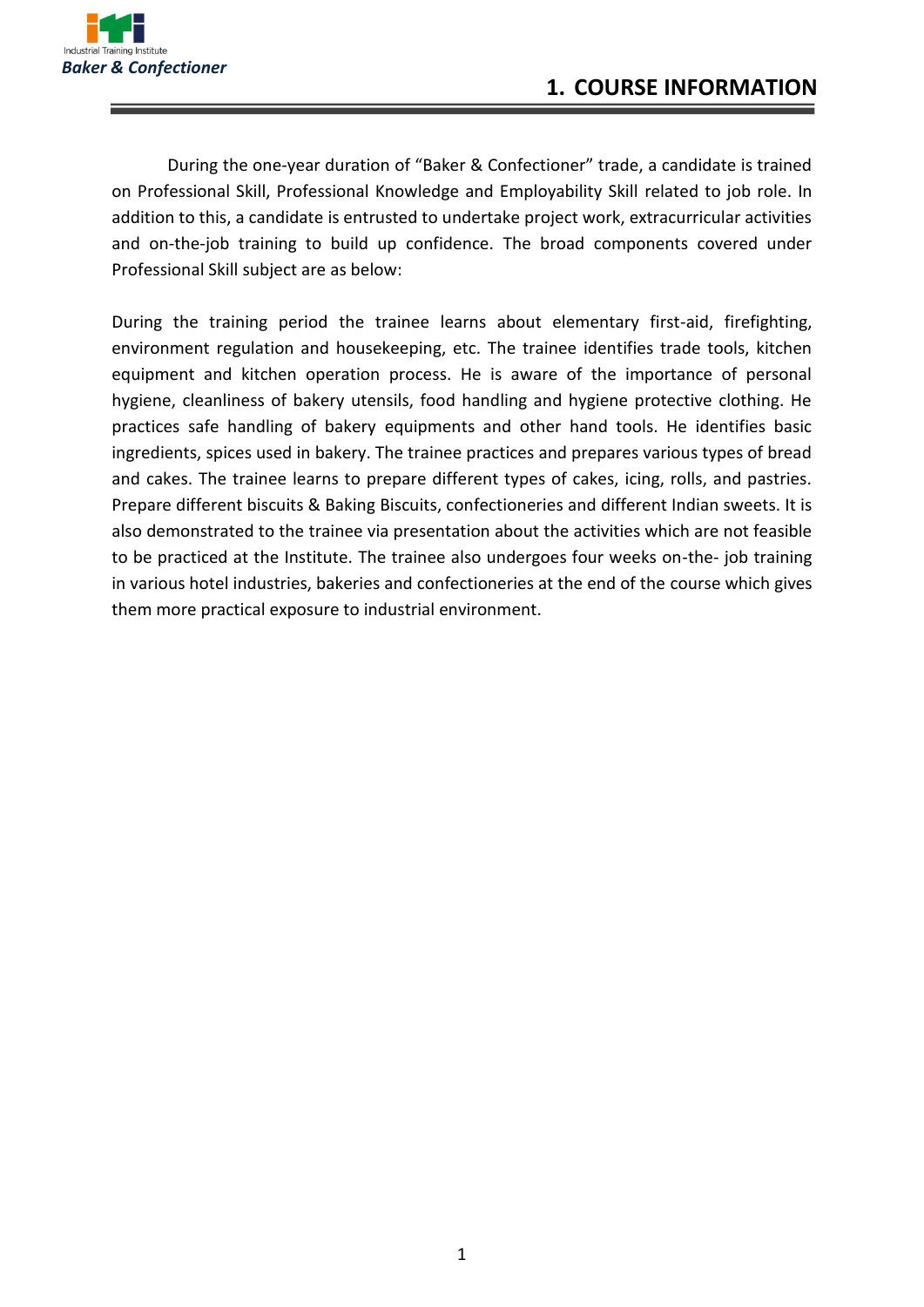

#### **2.1 GENERAL**

The Directorate General of Training (DGT) under Ministry of Skill Development & Entrepreneurship offers a range of vocational training courses catering to the need of different sectors of the economy/ labour market. The vocational training programs are delivered under the aegis of Directorate General of Training (DGT). Craftsman Training Scheme (CTS) with variantsand Apprenticeship Training Scheme (ATS) are two pioneer programs of DGT for Strengthening vocational training.

'Baker & Confectioner' trade under CTS is one of the popular courses delivered nationwide through a network of ITIs. The course is of one-year duration. It mainly consists of Domain area and Core area. In the Domain area (Trade Theory & Practical) impart professional skills and knowledge, while the core area (Employability Skill) imparts requisite core skills, knowledge, and life skills. After passing out the training program, the trainee is awarded National Trade Certificate (NTC) by DGT which is recognized worldwide.

#### **Candidates broadly need to demonstrate that they are able to:**

- Read and interpret parameters/documents, plan and organize work processes, identify necessary materials and tools;
- Perform tasks with due consideration to safety rules, accident prevention regulations and environmental protection stipulations;
- Apply professional skill, knowledge & employability skills while performing jobs.
- Document the parameters related to the task undertaken.

#### **2.2 PROGRESSION PATHWAYS**

- Can join industry as Baker/ Confectioner and will progress further as Senior Baker/ Confectioner, Supervisor and can rise to the level of Manager.
- Can become Entrepreneur in the related field.
- Can join Apprenticeship programs in different types of industries leading to a National Apprenticeship certificate (NAC).
- Can join Crafts Instructor Training Scheme (CITS) in the trade for becoming instructor in ITIs.
- Can join Advanced Diploma (Vocational) courses under DGT as applicable.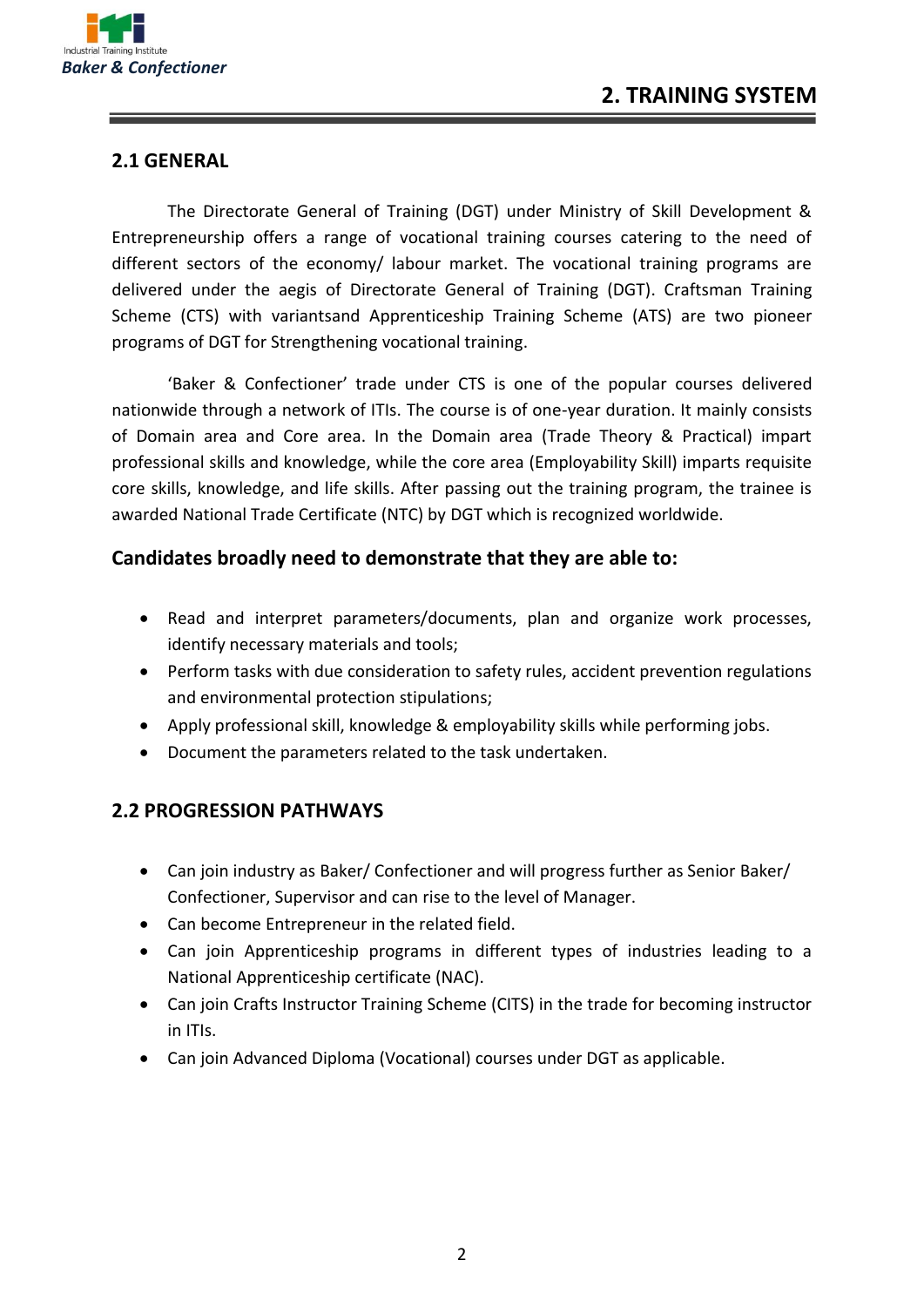

#### **2.3 COURSE STRUCTURE**

Table below depicts the distribution of training hours across various course elements during a period of one year: -

| S No. | <b>Course Element</b>                 | <b>Notional Training Hours</b> |
|-------|---------------------------------------|--------------------------------|
| 1.    | Professional Skill (Trade Practical)  | 1200                           |
| 2.    | Professional Knowledge (Trade Theory) | 240                            |
| 3.    | <b>Employability Skills</b>           | 160                            |
|       | Total                                 | 1600                           |

#### **2.4 ASSESSMENT & CERTIFICATION**

The trainee will be tested for his skill, knowledge and attitude during the period of course through formative assessment and at the end of the training programme through summative assessment as notified by the DGT from time to time.

a) The Continuous Assessment (Internal) during the period of training will be done by **Formative Assessment Method** by testing for assessment criteria listed against learning outcomes. The training institute has to maintain individual *trainee portfolio* as detailed in assessment guideline. The marks of internal assessment will be as per the formative assessment template provided on www.bharatskills.gov.in

b) The final assessment will be in the form of summative assessment. The All India Trade Test for awarding NTC will be conducted by Controller of examinations, DGT as per the guidelines. The pattern and marking structure are being notified by DGT from time to time. **The learning outcome and assessment criteria will be basis for setting question papers for final assessment. The examiner during final examination will also check** individual trainee's profile as detailed in assessment guideline before giving marks for practical examination.

#### **2.4.1 PASS REGULATION**

For the purposes of determining the overall result, weightage of 100% is applied for six months and one-year duration courses and 50% weightage is applied to each examination for two years courses. The minimum pass percent for Trade Practical and Formative assessment is 60% & for all other subjects is 33%. There will be no Grace marks.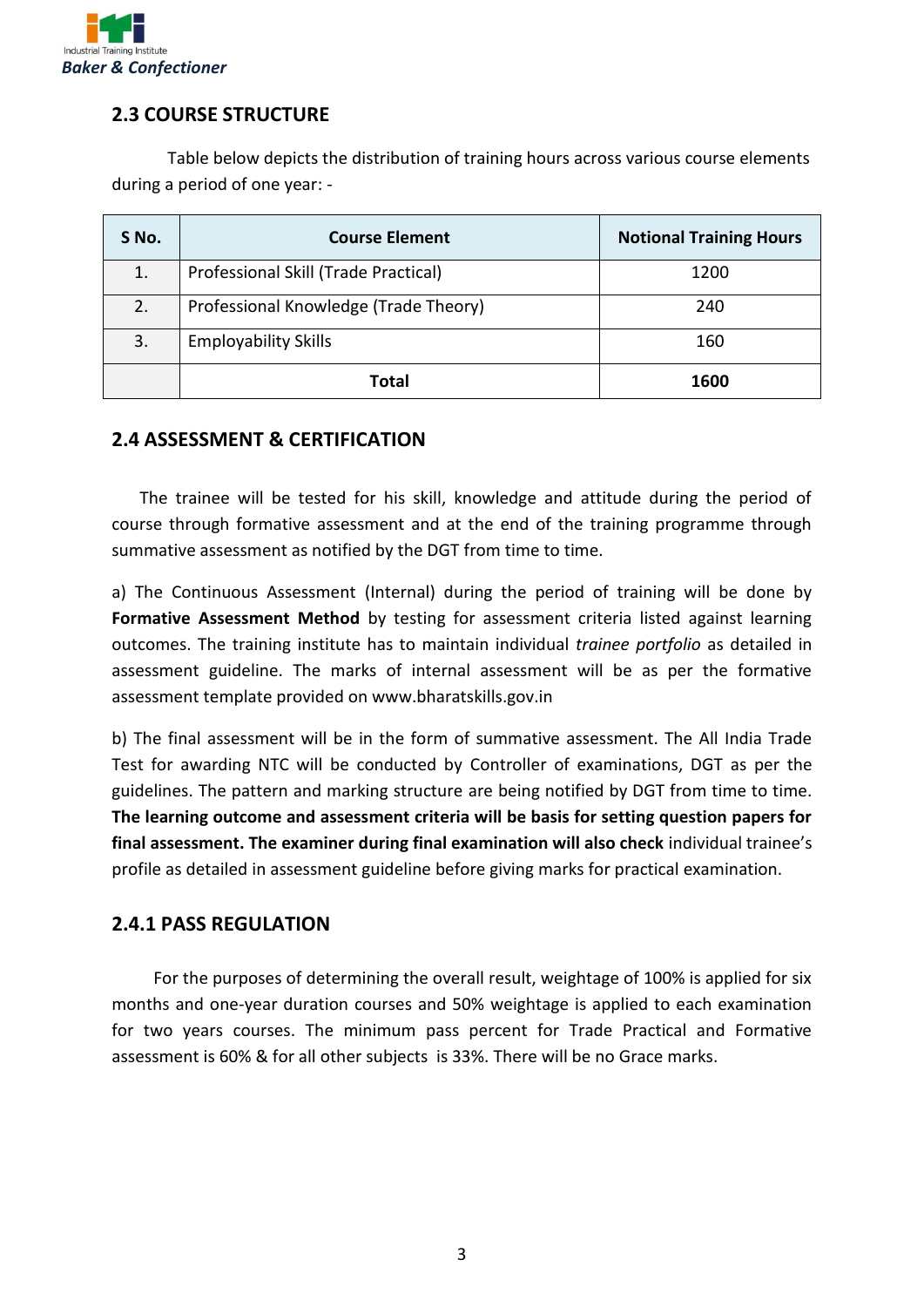

#### **2.4.2 ASSESSMENT GUIDELINE**

Appropriate arrangements should be made to ensure that there will be no artificial barriers to assessment. The nature of special needs should be taken into account while undertaking the assessment. Due consideration should be given while assessing for teamwork, avoidance/reduction of scrap/wastage and disposal of scrap/waste as per procedure, behavioral attitude, sensitivity to the environment and regularity in training. The sensitivity towards OSHE and self-learning attitude are to be considered while assessing competency.

Assessment will be evidence based comprising the following:

- Job carried out in labs/workshop
- Record book/ daily diary
- Answer sheet of assessment
- Viva-voce
- Progress chart
- Attendance and punctuality
- Assignment
- Project work

Evidences and records of internal (Formative) assessments are to be preserved until forthcoming examination for audit and verification by examining body. The following marking pattern to be adopted while assessing:

| <b>Performance Level</b>                                                                                                                                                                                                           | Evidence                                                                                                                                                                                                                                                                  |  |  |
|------------------------------------------------------------------------------------------------------------------------------------------------------------------------------------------------------------------------------------|---------------------------------------------------------------------------------------------------------------------------------------------------------------------------------------------------------------------------------------------------------------------------|--|--|
| (a) Weightage in the range of 60%-75% to be allotted during assessment                                                                                                                                                             |                                                                                                                                                                                                                                                                           |  |  |
| For performance in this grade, the candidate<br>should produce work which demonstrates<br>attainment of an acceptable standard of<br>craftsmanship with occasional guidance, and<br>due regard for safety procedures and practices | Demonstration of<br>skills<br>good<br>and<br>$\bullet$<br>field<br>accuracy in the<br>0f<br>work/<br>assignments.<br>• A fairly good level of neatness and<br>consistency to accomplish job activities.<br>Occasional support in completing the<br>$\bullet$<br>task/job. |  |  |
| (b) Weightage in the range of 75%-90% to be allotted during assessment                                                                                                                                                             |                                                                                                                                                                                                                                                                           |  |  |
| For this grade, a candidate should produce<br>work which demonstrates attainment of a<br>reasonable standard of craftsmanship, with<br>little guidance, and regard for safety<br>procedures and practices                          | • Good skill levels and accuracy in the<br>field of work/assignments.<br>• A good level of neatness<br>and<br>consistency to accomplish job activities.<br>Little support in completing<br>the<br>task/job.                                                               |  |  |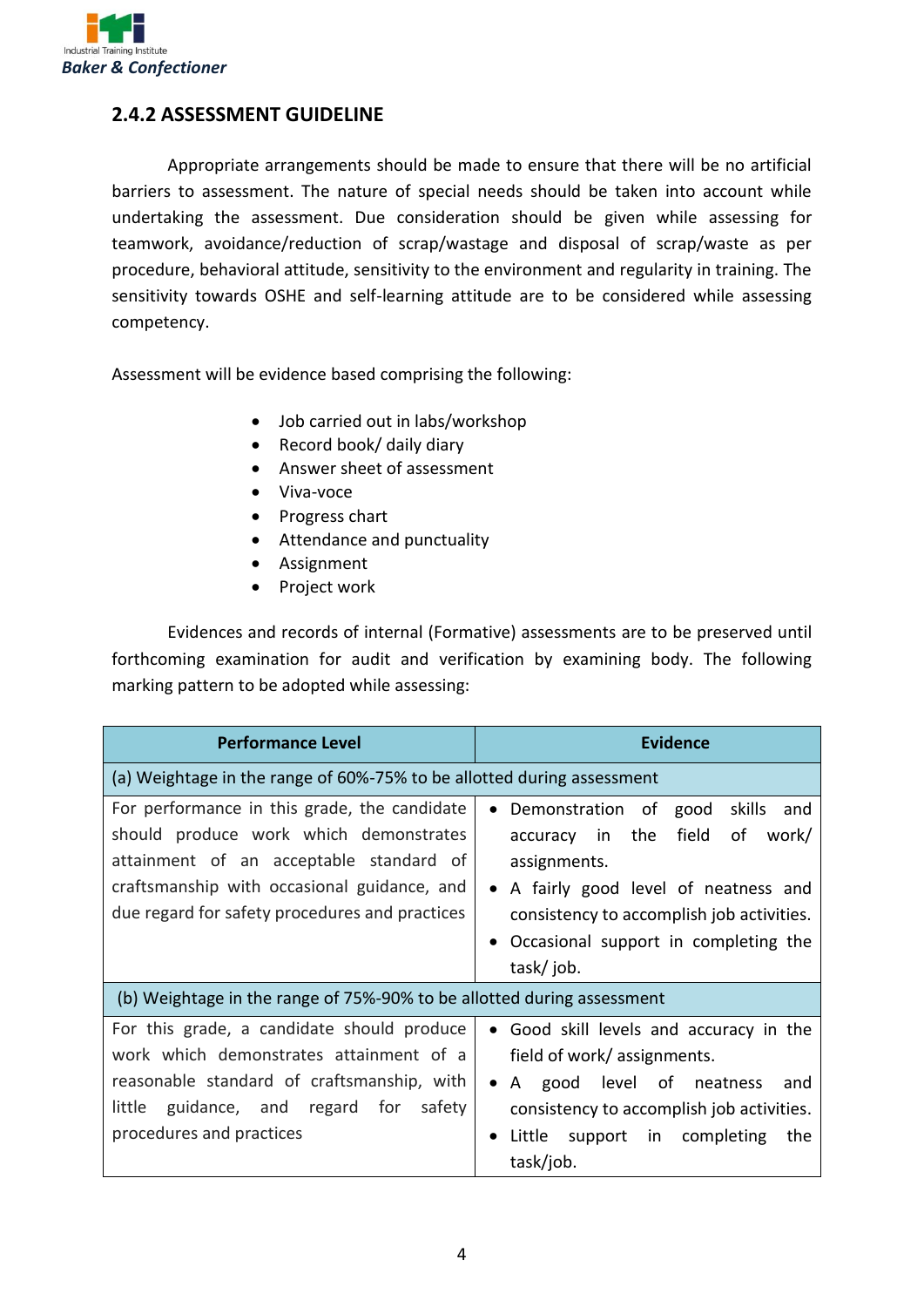

| (c) Weightage in the range of more than 90% to be allotted during assessment |                                              |  |  |
|------------------------------------------------------------------------------|----------------------------------------------|--|--|
| For performance in this grade, the candidate,                                | • High skill levels and accuracy in the      |  |  |
| with minimal or no support in organization                                   | field of work/assignments.                   |  |  |
| and execution and with due regard for safety                                 | high level of neatness<br>$\bullet$ A<br>and |  |  |
| procedures and practices, has produced work                                  | consistency to accomplish job activities.    |  |  |
| which demonstrates attainment of a high                                      | • Minimal or no support in completing        |  |  |
| standard of craftsmanship.                                                   | the task/job.                                |  |  |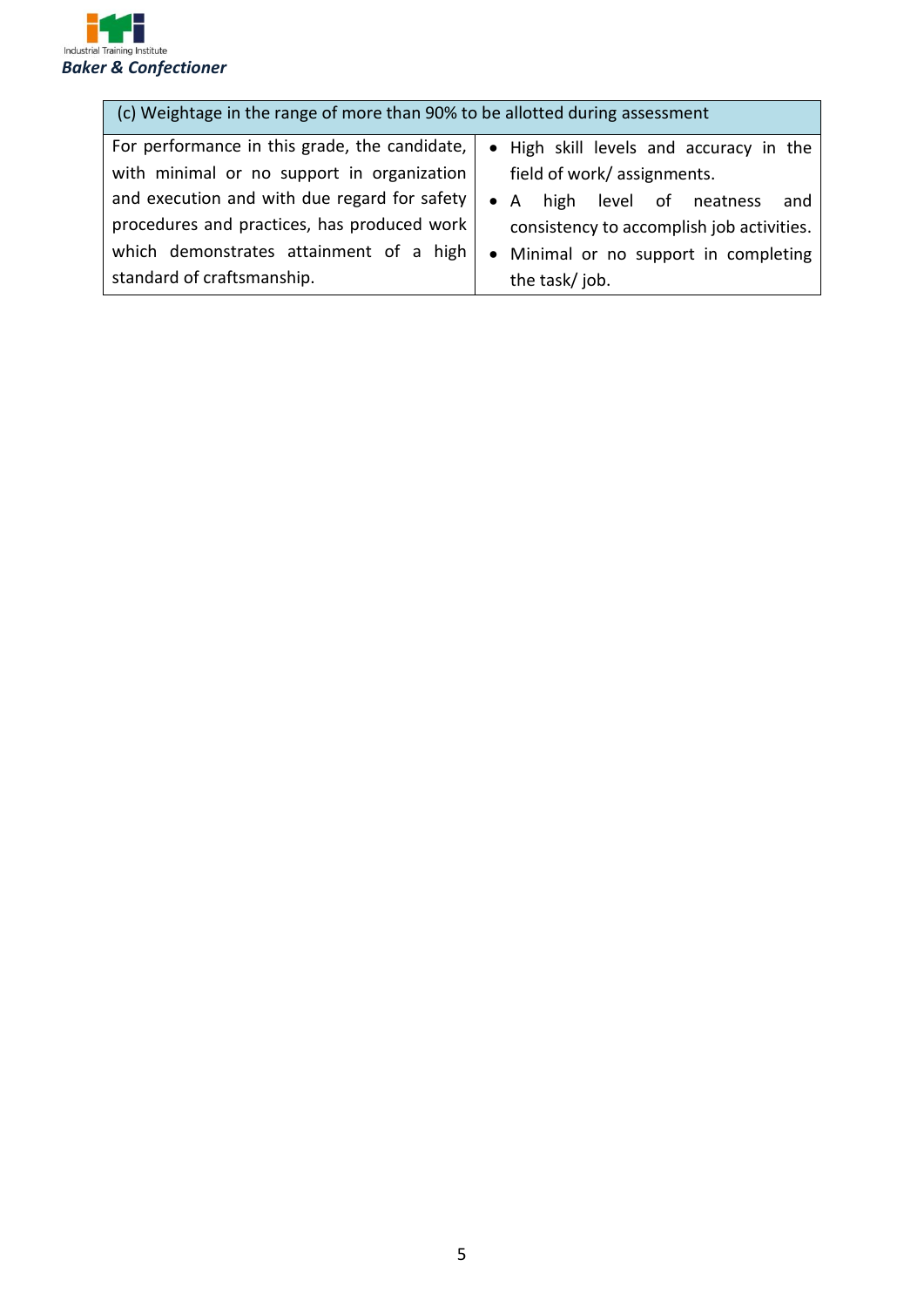

**Baker (Baking Products);** Confectioner (Flour Confectionery) mixes and bakes ingredients according to recipes to produce breads, pastries, and other baked goods. Measures flour, sugar, milk, butter, shortening, and other ingredients to prepare batters, doughs, fillings and icings, using scale and graduated containers; dumps ingredients into mixing machine bowl or steam kettle to mix or cook them according to specifications; rolls, cuts, and shapes doughs to form sweet rolls, pie crust, tarts, cookies, and related products preparatory to baking; places dough in greased or floured pans, moulds, or on sheets and bakes in oven or on grill; controls temperature of oven by regulating thermostats or by adjusting dampers; checks progress of baking by observing colour of products and noting length of time in oven; removes baked products and places them on cooling racks; applies glaze, icing, or other topping to baked goods, using spatula or brush.

May specialize in making one or more types of products such as breads, rolls, pies, or cakes and be designated accordingly as BAKER, BREAD; PASTRY MAKER; CAKE MAKER. May decorate cakes. May develop new recipes for cakes and icings.

**Oven Man (Bakery Products);** tends stationary or rotary hearth oven that bakes bread, pastries, and other bakery products. Heats oven to required temperature; places pans of unbaked goods on blade of long handled paddle; opens oven door and slides leaded paddle into oven; jerks paddle from under pans to deposit them on hearth; regulates and controls heat and humidity of oven by observing gauges, turning valves or other methods; notes colour of products during baking to ensure uniformity of finished products; removes baked goods from oven with paddle, and places them on tiered racks for cooling, flips switch to position hearth for loading and unloading when tending rotary hearth oven. May prepare doughs and wrap papers. May be designated according to type of oven tended as DRAWPLATE OVEN MAN; PEEL OVEN MAN; ROTARY PEEL OVEN MAN.

**Conche Operator (Sugar and Confectionery)** operates conche machine to heat and agitate refined chocolate mass with cocoa butter to enrich colour, flavour, and texture: Pumps specified amount of chocolate mixture into steam-heated stationary tank or rotary drum. Meters out specified amount of such ingredients as cocoa butter or flavourings. Turns steam valves and adjusts thermostat to heat contents of tank or drum to specified temperature. Pushes lever to start agitators and rotate drum. Pushes levers to change rate of agitation, drum rotation, and temperature, following specified time cycles. Observes and tastes mixture to evaluate conformity to standard and sends sample to laboratory for analysis. Adjusts temperature, agitation speed and timing cycle, and adds ingredients, such as cocoa butter and lecithin, according to laboratory findings. Pumps mixture to storage tank.

#### **Reference NCO-2015:**

- (i) 7512.0100 Baker (Baking Products)
- (ii) 7512.0300 Oven man (Bakery Products)
- (iii) 7512.0900 Conche Operator (Sugar and Confectionery)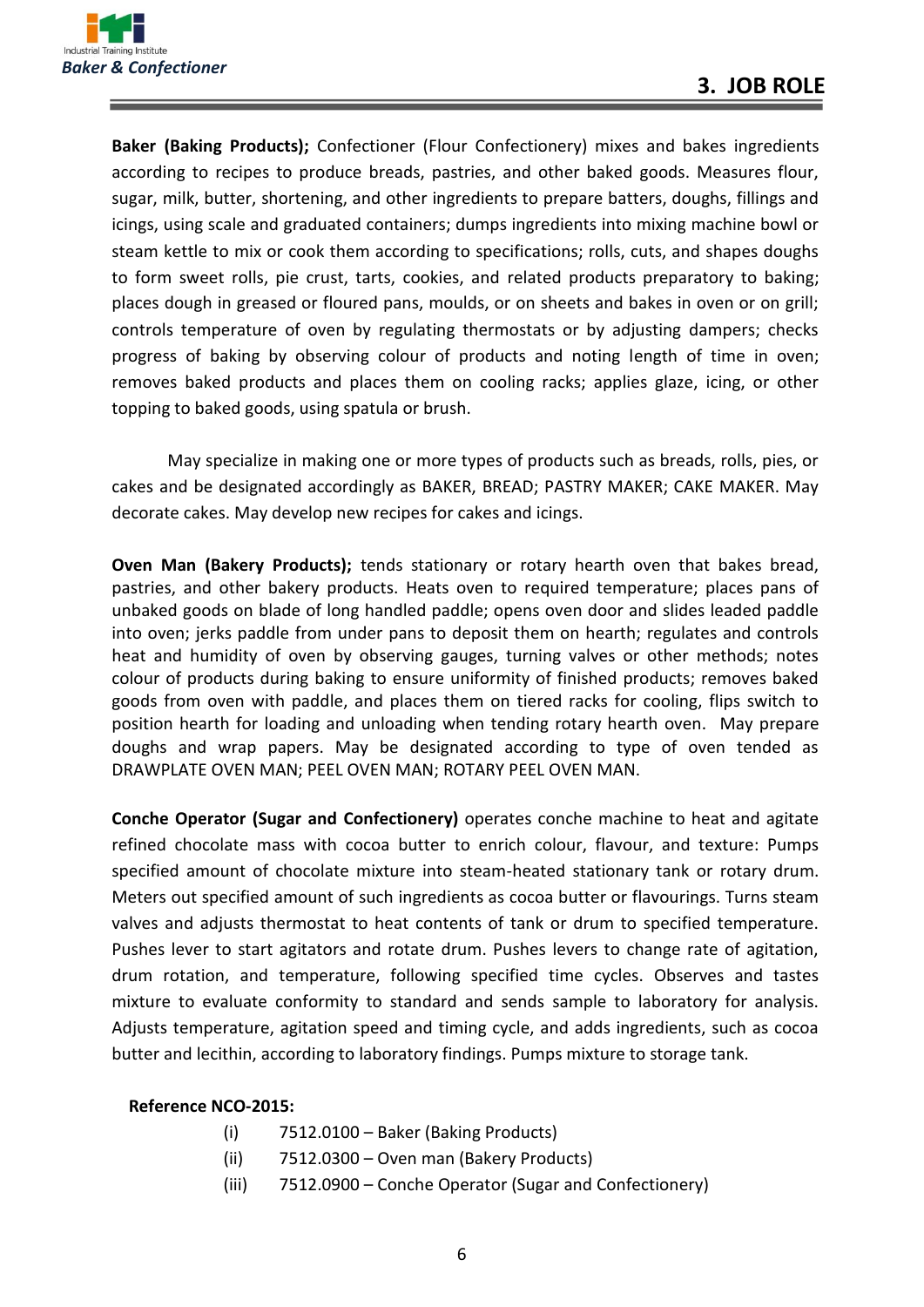

<u> The Common Seconds and Seconds and Seconds and Seconds and Seconds and Seconds and Seconds and Seconds and Seconds and Seconds and Seconds and Seconds and Seconds and Seconds and Seconds and Seconds and Seconds and Secon</u>

E

# **4. GENERAL INFORMATION**

| <b>Name of the Trade</b>                        | <b>BAKER &amp; CONFECTIONER</b>                                                                                                                                                                                                                   |
|-------------------------------------------------|---------------------------------------------------------------------------------------------------------------------------------------------------------------------------------------------------------------------------------------------------|
| <b>Trade Code</b>                               | DGT/1053                                                                                                                                                                                                                                          |
| <b>NCO - 2015</b>                               | 7512.0100, 7512.0300, 7512.0900.                                                                                                                                                                                                                  |
| <b>NSQF Level</b>                               | Level-4                                                                                                                                                                                                                                           |
| <b>Duration of Craftsmen</b><br><b>Training</b> | One Year                                                                                                                                                                                                                                          |
| <b>Entry Qualification</b>                      | Passed 10 <sup>th</sup> class examination                                                                                                                                                                                                         |
| <b>Minimum Age</b>                              | 14 years as on first day of academic session.                                                                                                                                                                                                     |
| <b>Eligibility for PwD</b>                      | LD, CP, LC, DW, AA, LV, HH, DEAF, AUTISM, SLD, ID                                                                                                                                                                                                 |
| Unit Strength (No. of<br>Student)               | 24 (There is no separate provision of supernumerary seats)                                                                                                                                                                                        |
| <b>Space Norms</b>                              | 96 Sq m.                                                                                                                                                                                                                                          |
| <b>Power Norms</b><br>16.6 KW                   |                                                                                                                                                                                                                                                   |
| <b>Instructors Qualification for:</b>           |                                                                                                                                                                                                                                                   |
| (i) Baker & Confectioner                        | B.Voc/Degree in Hotel Management/ Catering Technology/ Food                                                                                                                                                                                       |
| <b>Trade</b>                                    | Technology from UGC recognized University with one-year experience<br>in the relevant field.                                                                                                                                                      |
|                                                 | OR                                                                                                                                                                                                                                                |
|                                                 | Diploma (Minimum 2 years) in Hotel Management/ Catering<br>Technology/ Food Technology from a recognized board of education<br>or relevant Advanced Diploma (Vocational) from DGT with two-year<br>experience in the relevant field.<br><b>OR</b> |
|                                                 | NTC/NAC passed in the trade of "Baker & Confectioner" with three-                                                                                                                                                                                 |
|                                                 | year experience in the relevant field.                                                                                                                                                                                                            |
|                                                 | <b>Essential Qualification:</b><br>Relevant National Craft Instructor Certificate (NCIC) in any of the<br>variants under DGT.                                                                                                                     |
|                                                 | NOTE: - Out of two Instructors required for the unit of $2(1+1)$ , one<br>must have Degree/Diploma and other must have NTC/NAC<br>qualifications. However, both of them must possess NCIC in any of<br>its variants.                              |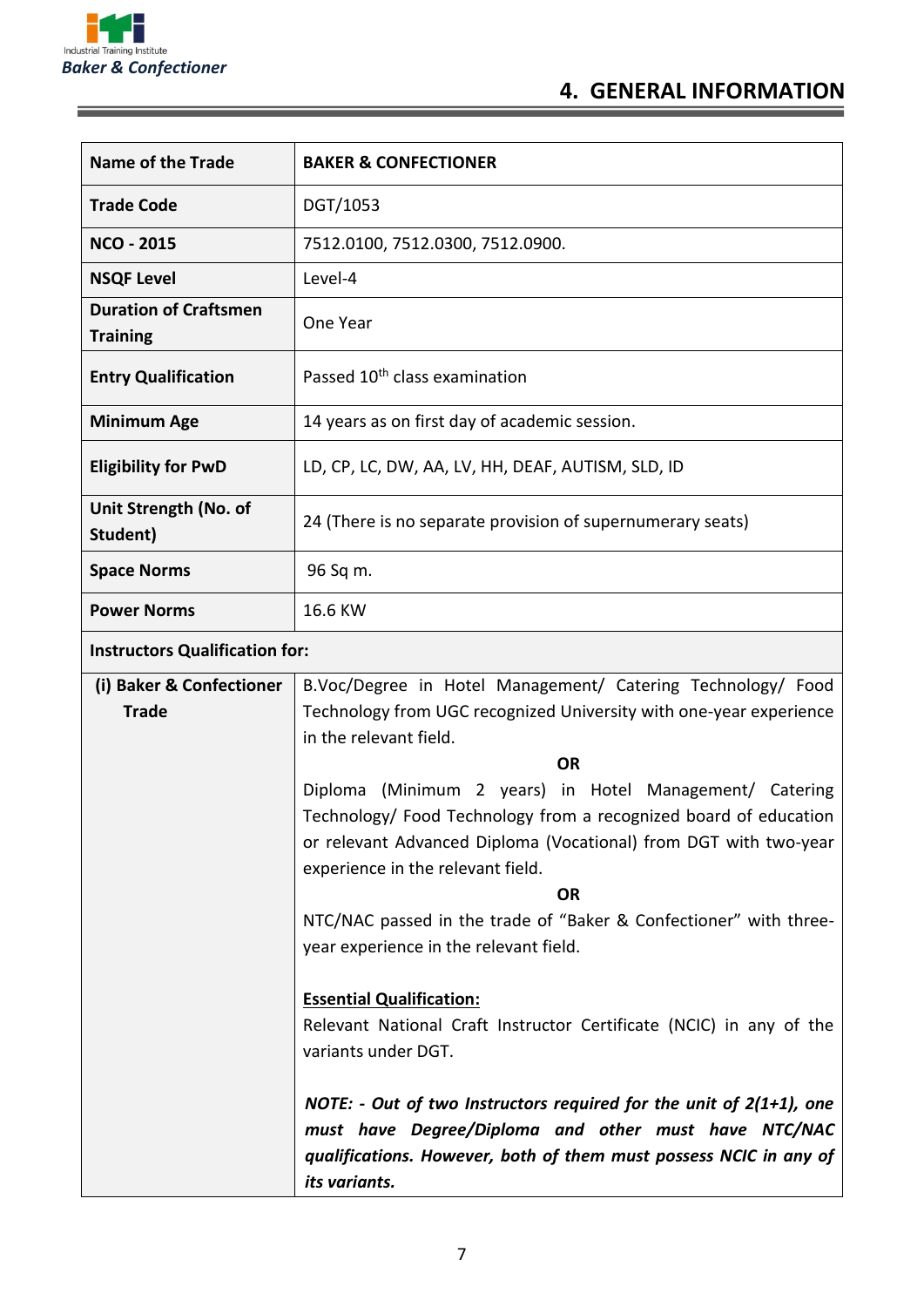

| (ii) Employability Skill                                    |  | MBA/ BBA / Any Graduate/ Diploma in any discipline with Two years'<br>experience with short term ToT Course in Employability Skills from<br>DGT institutes.<br>(Must have studied English/ Communication Skills and Basic<br>Computer at 12th / Diploma level and above) |  |                     |  |                             |
|-------------------------------------------------------------|--|--------------------------------------------------------------------------------------------------------------------------------------------------------------------------------------------------------------------------------------------------------------------------|--|---------------------|--|-----------------------------|
|                                                             |  | <b>OR</b>                                                                                                                                                                                                                                                                |  |                     |  |                             |
|                                                             |  | Existing Social Studies Instructors in ITIs with short term ToT Course in                                                                                                                                                                                                |  |                     |  |                             |
|                                                             |  | Employability Skills from DGT institutes.                                                                                                                                                                                                                                |  |                     |  |                             |
| (iii) Minimum Age for                                       |  | 21 Years                                                                                                                                                                                                                                                                 |  |                     |  |                             |
| <b>Instructor</b>                                           |  |                                                                                                                                                                                                                                                                          |  |                     |  |                             |
| <b>List of Tools and</b><br><b>Equipment</b>                |  | As per Annexure - I                                                                                                                                                                                                                                                      |  |                     |  |                             |
| Distribution of training on hourly basis: (Indicative only) |  |                                                                                                                                                                                                                                                                          |  |                     |  |                             |
| Total Hrs. / Week                                           |  | <b>Trade Practical</b>                                                                                                                                                                                                                                                   |  | <b>Trade Theory</b> |  | <b>Employability Skills</b> |
| 40 Hours                                                    |  | 30 Hours                                                                                                                                                                                                                                                                 |  | 6 Hours             |  | 4 Hours                     |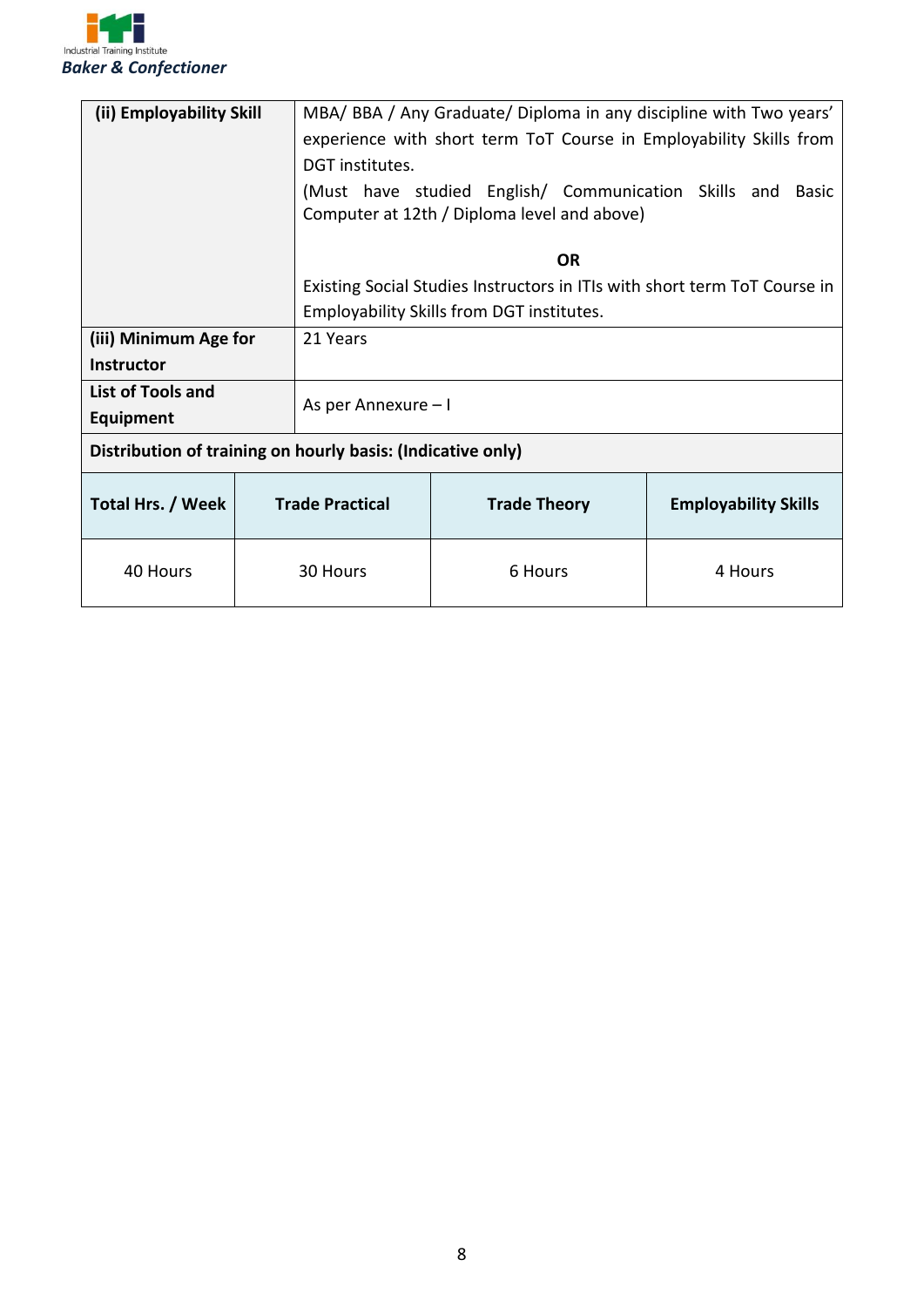

*Learning outcomes are a reflection of total competencies of a trainee and assessment will be carried out as per the assessment criteria.*

#### **5.1 LEARNING OUTCOMES (TRADE SPECIFIC)**

- 1. Maintain hygiene and cleanliness of bakery, bakery equipment & utensils following safety precaution.
- 2. Identify the basic ingredients which will help to prepare bakery products.
- 3. Prepare different types of khari, puff, bakery bread and Rusk making bakery bread making.
- 4. Check the quality of baking and causes of spoilage.
- 5. Prepare hotel- ready baked different bread products.
- 6. Plan & prepare different types of cakes.
- 7. Prepare various icing.
- 8. Prepare special types of cakes.
- 9. Prepare different types of pastries.
- 10. Prepare different types of biscuits.
- 11. Prepare different types of confectioneries.
- 12. Prepare different types of candies, chocolates and toffees.
- 13. Prepare puddings & Indian sweets.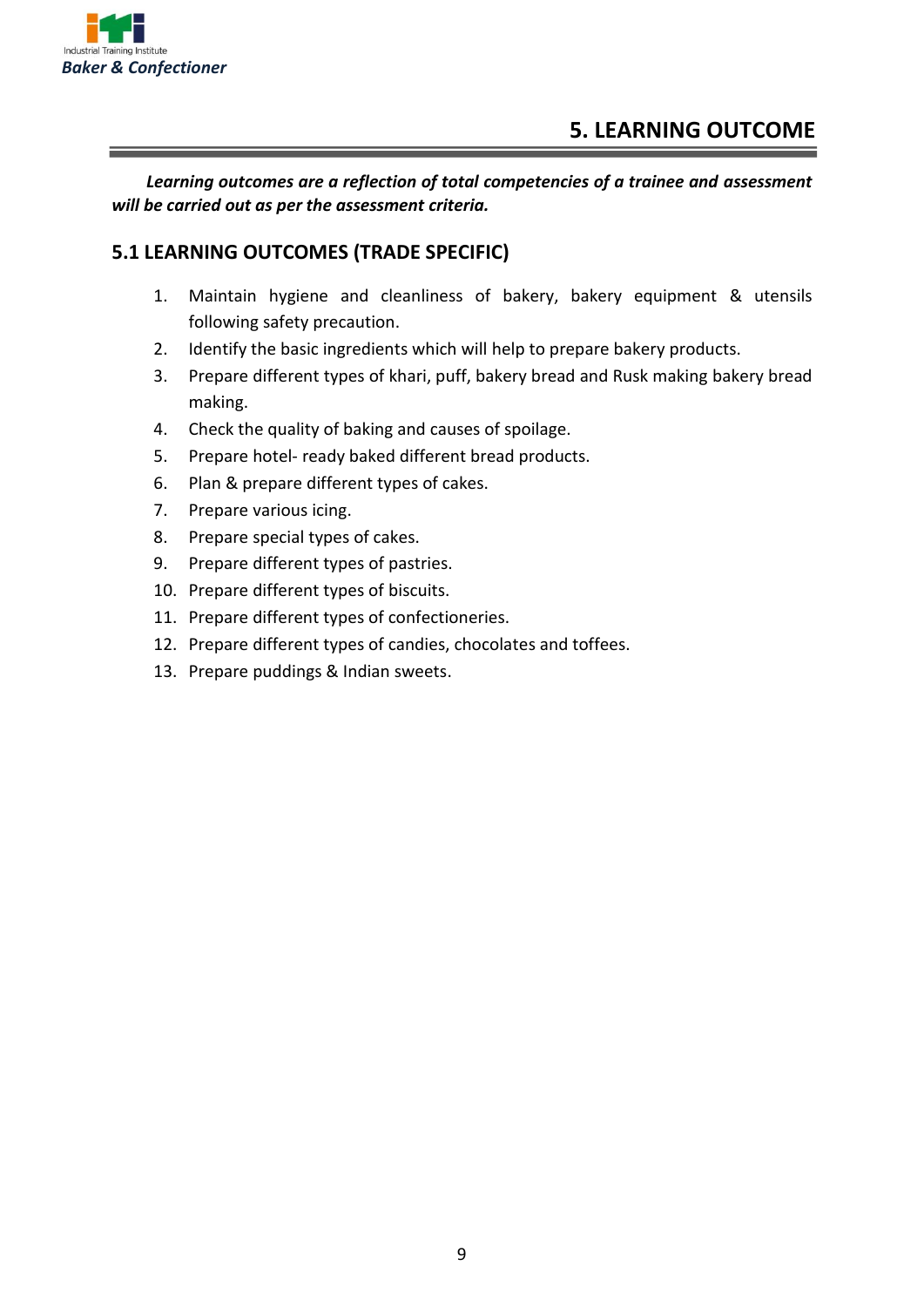

E

## **6. ASSESSMENT CRITERIA**

|    | <b>LEARNING OUTCOME</b>    | <b>ASSESSMENT CRITERIA</b>                                        |
|----|----------------------------|-------------------------------------------------------------------|
| 1. | Maintain hygiene and       | Demonstrate safety practices to be observed in Bakery.            |
|    | cleanliness of bakery,     | Demonstrate use of personal protective dresses.                   |
|    | bakery equipments &        | Demonstrate procedure to maintain personal hygiene, care of skin, |
|    | utensils<br>following      | hand, feet, food handlers etc.                                    |
|    | safety precaution.         | Demonstrate disposal procedure of waste materials.                |
|    |                            | Demonstrate use of hygienic protective clothing.                  |
|    |                            |                                                                   |
| 2. | Identify<br>the<br>basic   | Identify commonly used bakery equipments.                         |
|    | ingredients which will     | Demonstrate and identify commonly used handling tools in bakery.  |
|    | help to prepare bakery     | Demonstrate and identify commonly used raw ingredients.           |
|    | products.                  | Identify commonly used different flour.                           |
|    |                            | Demonstrate commonly used bakery oven.                            |
|    |                            |                                                                   |
| 3. | Prepare different types    | Demonstrate & prepare Khari & Pufff.                              |
|    | of khari, puff, bakery     | Demonstrate & prepare varieties of bread rolls.                   |
|    | bread and Rusk making.     | Demonstrate & prepare bread stick.                                |
|    |                            | Demonstrate & prepare 3 varieties of bread.                       |
|    |                            | Demonstrate & prepare 3 varieties of buns.                        |
|    |                            | Prepare croissants.                                               |
|    |                            | Prepare 3 varieties of dough.                                     |
|    |                            | Prepare any 4 varieties of special bread.                         |
|    |                            | Prepare varieties of rusks.                                       |
|    |                            |                                                                   |
| 4. | Check the quality of       | Demonstrate volume of bread at proper baking.                     |
|    | baking and causes of       | Demonstrate the texture of bread at proper baking.                |
|    | spoilage.                  | Explain the causes of fungus.                                     |
|    |                            | Identify the characteristics of good baking.                      |
|    |                            |                                                                   |
| 5. | hotel-<br>Prepare<br>ready | Plan and demonstrate baked menu preparation.                      |
|    | baked different bread      | Make plan for purchasing ingredients for specific baked menu.     |
|    | products.                  | Prepare cheese straws.                                            |
|    |                            | Prepare burgers.                                                  |
|    |                            | Prepare pau buns.                                                 |
|    |                            | Prepare Christmas bread.                                          |
|    |                            | Prepare kulcha.                                                   |
|    |                            | Prepare banana bread.                                             |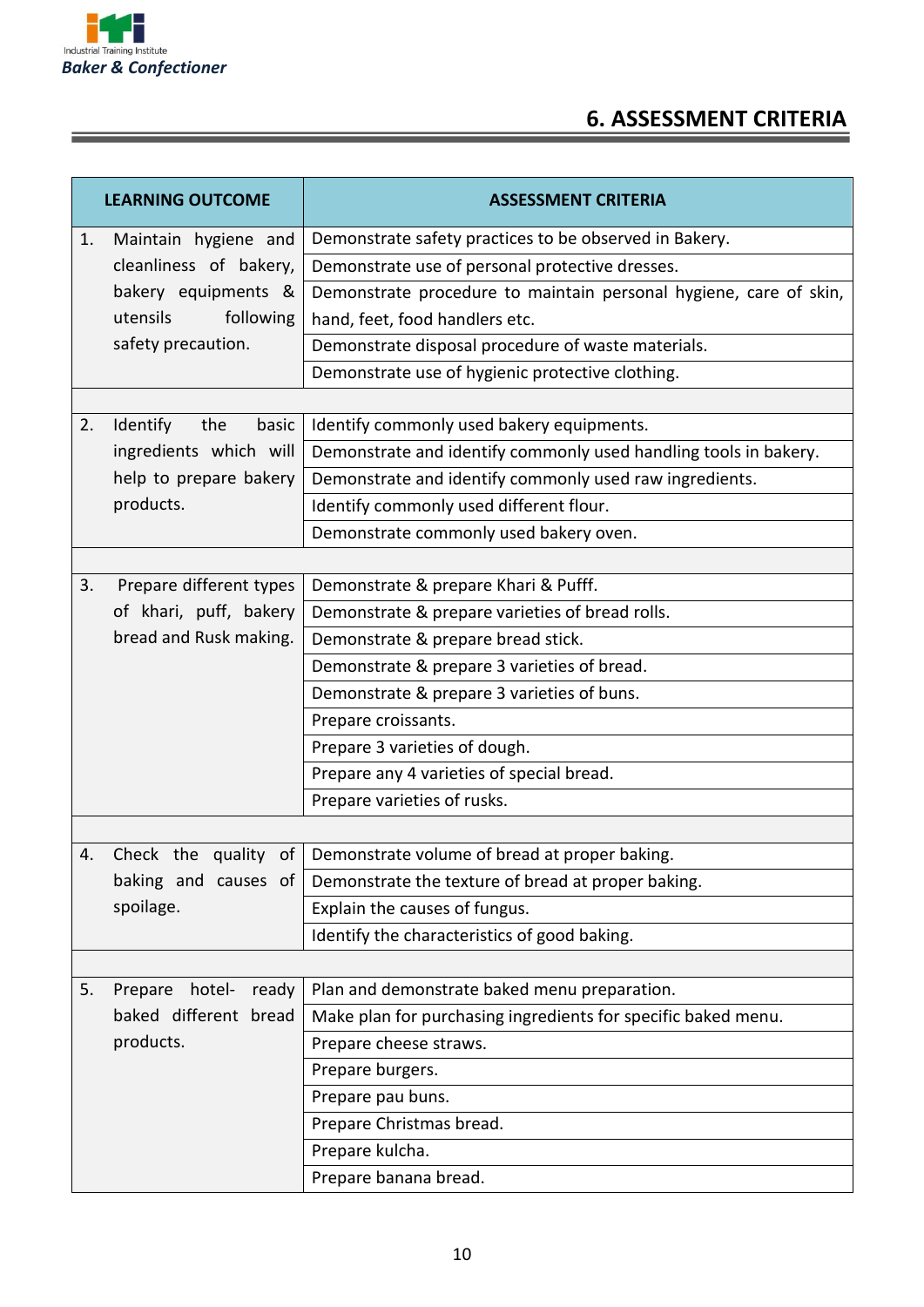

| 6. | &<br>Plan<br>prepare        | Demonstrate the ingredients of different 3 cakes and baking              |  |  |  |
|----|-----------------------------|--------------------------------------------------------------------------|--|--|--|
|    | different<br>types<br>of    | procedure.                                                               |  |  |  |
|    | cakes.                      | Prepare sponge cake.                                                     |  |  |  |
|    |                             | Prepare Madeira cake                                                     |  |  |  |
|    |                             | Prepare Genoese cake                                                     |  |  |  |
|    |                             | Prepare fatless cake.                                                    |  |  |  |
|    |                             | Prepare rock cake.                                                       |  |  |  |
|    |                             | Demonstrate &prepare fillings different flavours in cakes                |  |  |  |
|    |                             |                                                                          |  |  |  |
| 7. | Prepare various icing.      | Make plan & identify the different ingredients to prepare different      |  |  |  |
|    |                             | icing.                                                                   |  |  |  |
|    |                             | Identify various icing equipment and cutter.                             |  |  |  |
|    |                             | Prepare different types of icing.                                        |  |  |  |
|    |                             |                                                                          |  |  |  |
| 8. | Prepare special types of    | Plan the making methods.                                                 |  |  |  |
|    | cakes.                      | Demonstrate the ingredients of different special types of cakes.         |  |  |  |
|    |                             | Identify the correct temperature of baking cakes.                        |  |  |  |
|    |                             | Identify the faults and remedies of cakes and balancing the cake         |  |  |  |
|    |                             | formulae.                                                                |  |  |  |
|    |                             | Identify the factors affecting the quality of cakes.                     |  |  |  |
|    |                             | Prepare different types of special cakes.                                |  |  |  |
|    |                             |                                                                          |  |  |  |
| 9. | Prepare different types     | Plan menu, choose spices and ingredients for the pastries.               |  |  |  |
|    | of pastries.                | Follow safety norms and maintain proper hygiene while preparing of       |  |  |  |
|    |                             | pastry.                                                                  |  |  |  |
|    |                             | Identify the faults in pastry making.                                    |  |  |  |
|    |                             | Prepare different types of pastries.                                     |  |  |  |
|    |                             |                                                                          |  |  |  |
|    | 10. Prepare different types | Plan & identify the different ingredients to prepare different Biscuits. |  |  |  |
|    | of biscuits.                | Demonstrate the faults and its remedies to prepare biscuits.             |  |  |  |
|    |                             | Prepare any one type of Cookies.                                         |  |  |  |
|    |                             | Prepare any one type of biscuits.                                        |  |  |  |
|    |                             |                                                                          |  |  |  |
|    | 11. Prepare different types | Prepare profiteroles and chocolate éclairs.                              |  |  |  |
|    | of confectioneries.         | Prepare Cream burns and fingers.                                         |  |  |  |
|    |                             | Follow safety norms and maintain proper hygiene while preparation        |  |  |  |
|    |                             | of items.                                                                |  |  |  |
|    |                             |                                                                          |  |  |  |
|    | 12. Prepare different types | Plan menu and ingredients for the items.                                 |  |  |  |
|    | of candies, chocolates      | Prepare sugar candies.                                                   |  |  |  |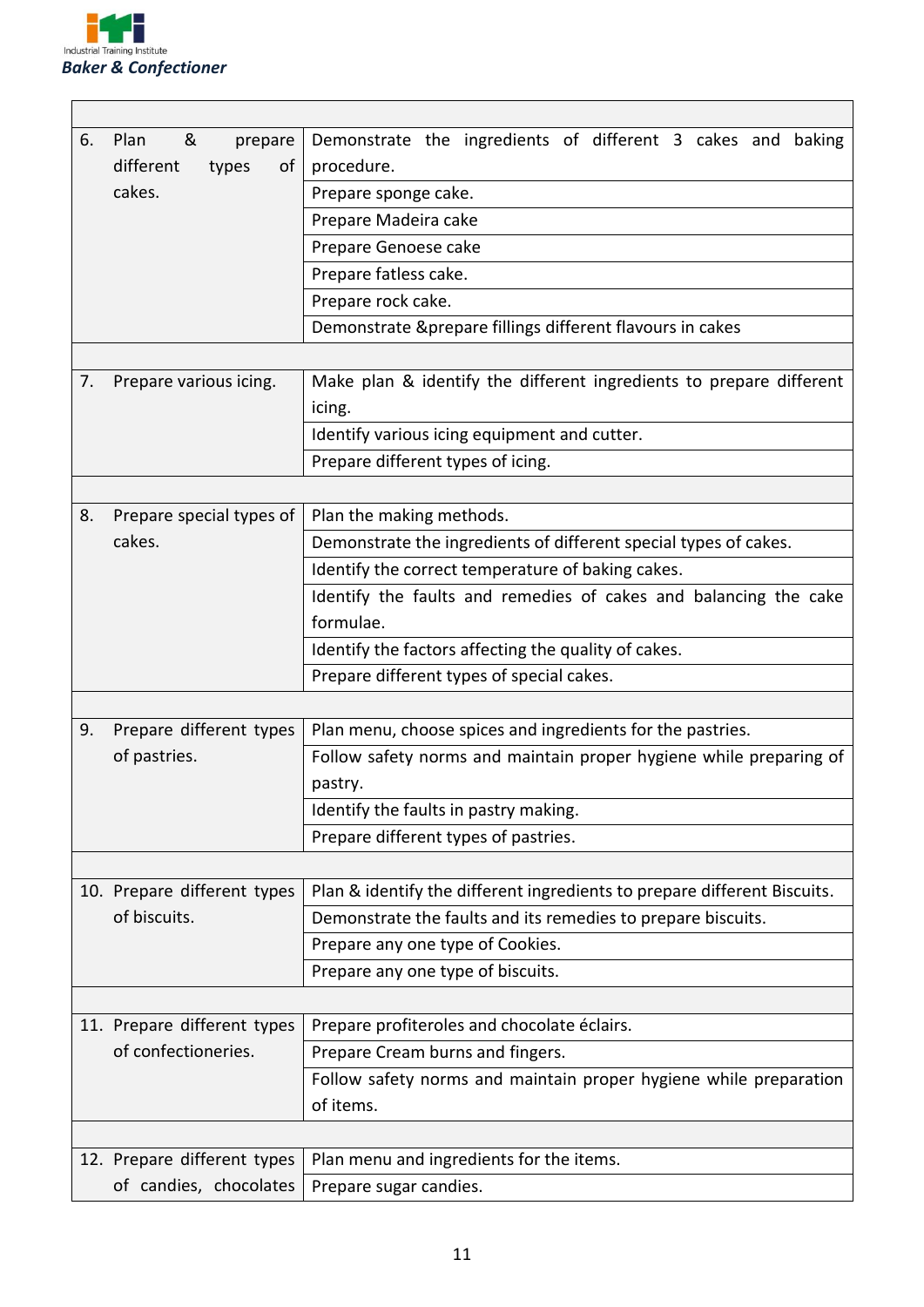

| and toffees.                 | Prepare amorphous confectionery.                                     |  |  |
|------------------------------|----------------------------------------------------------------------|--|--|
|                              | Prepare chocolates.                                                  |  |  |
|                              |                                                                      |  |  |
| &<br>puddings<br>13. Prepare | Plan menu, choose spices and ingredients for the pudding and sweets. |  |  |
| Indian sweets.               | Follow safety norms and maintain proper hygiene while preparation    |  |  |
|                              | of items.                                                            |  |  |
|                              | Prepare any one of the pudding.                                      |  |  |
|                              | Prepare any 3 of the sweets.                                         |  |  |
|                              | Demonstrate different packaging processes.                           |  |  |
|                              |                                                                      |  |  |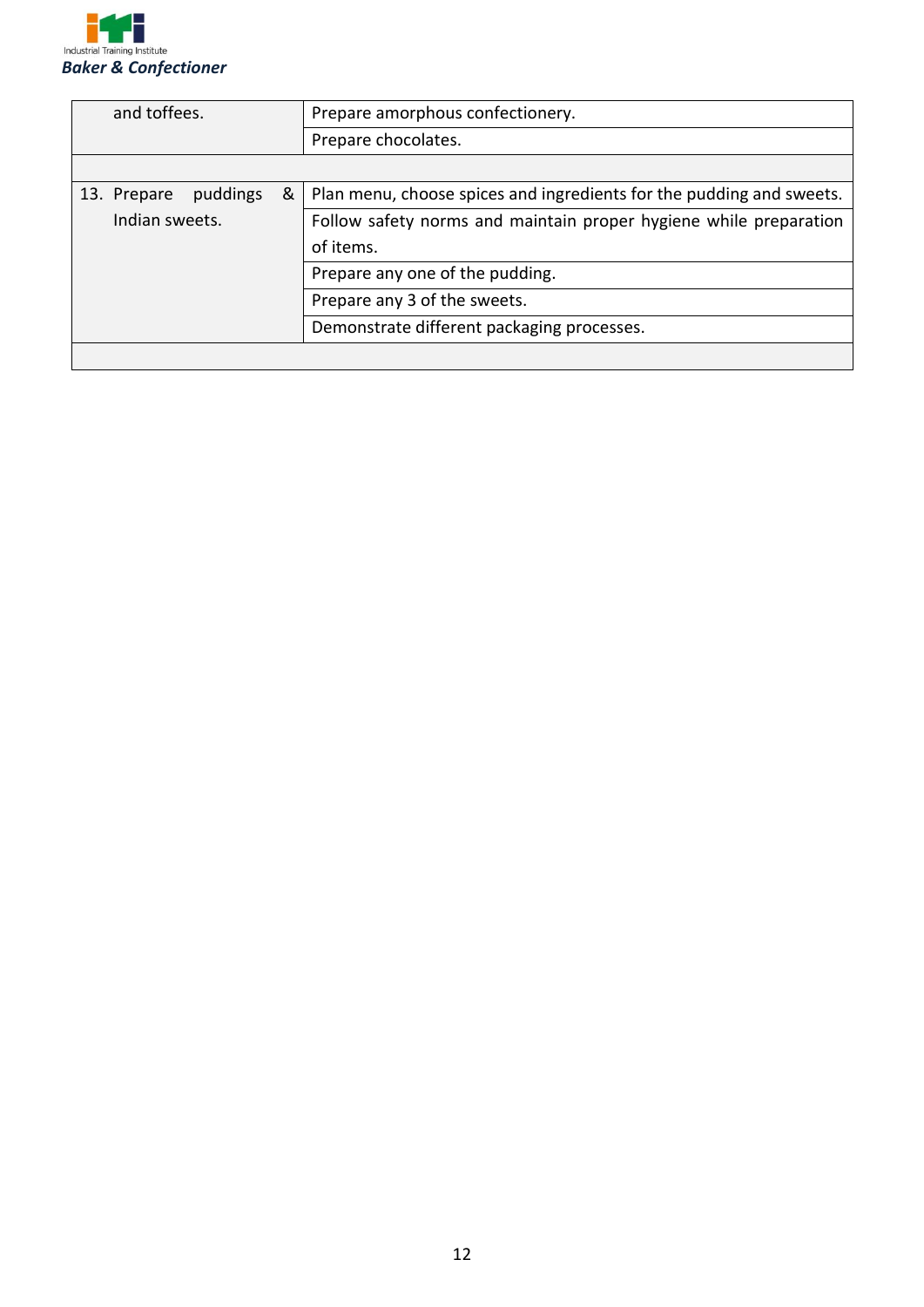÷



<u> Tanzania de la contenentación de la contenentación de la contenentación de la contenentación de la contenenta</u>

| <b>SYLLABUS FOR BAKER &amp; CONFECTIONER TRADE</b>                     |                                                                                                                        |                                                                                                                                                                                                                                                                                                                                                                                                                                                                            |                                                                                                                                                                                                                                                                                                                                                                                                                                                     |  |  |
|------------------------------------------------------------------------|------------------------------------------------------------------------------------------------------------------------|----------------------------------------------------------------------------------------------------------------------------------------------------------------------------------------------------------------------------------------------------------------------------------------------------------------------------------------------------------------------------------------------------------------------------------------------------------------------------|-----------------------------------------------------------------------------------------------------------------------------------------------------------------------------------------------------------------------------------------------------------------------------------------------------------------------------------------------------------------------------------------------------------------------------------------------------|--|--|
| <b>DURATION: ONE YEAR</b>                                              |                                                                                                                        |                                                                                                                                                                                                                                                                                                                                                                                                                                                                            |                                                                                                                                                                                                                                                                                                                                                                                                                                                     |  |  |
| <b>Duration</b>                                                        | <b>Reference</b><br><b>Learning Outcome</b>                                                                            | <b>Professional Skills</b><br>(Trade Practical)<br><b>With Indicative Hours</b>                                                                                                                                                                                                                                                                                                                                                                                            | <b>Professional Knowledge</b><br>(Trade Theory)                                                                                                                                                                                                                                                                                                                                                                                                     |  |  |
| Professional<br>Skill 60 Hrs.;<br>Professional<br>Knowledge<br>12 Hrs. | Maintain hygiene<br>and cleanliness of<br>bakery, bakery<br>equipments<br>&utensils<br>following safety<br>precaution. | 1. Introduction to Bakery &<br>Confectionery Section (06<br>hrs)<br>2. Demonstrate<br>practice<br>&<br>grooming, Personal hygiene<br>in bakery. (05 hrs.)<br>3. Demonstrate & practice Dos<br>& Don'ts as a baker &<br>confectioner. (09 hrs.)<br>4. Visit to Bakery industry. (10<br>hrs.)                                                                                                                                                                                | Introduction<br><b>Baker</b><br>&<br>to<br>confectioner industry.<br>An orientation programme on<br>the course and related job<br>Career opportunities in Bakery<br>& Confectionery.<br>Organizational<br>hierarchy<br>0f<br>Baker<br>&<br>Confectioner<br>Department.<br>Attributes<br>of<br><b>Baker</b><br>&<br>Confectioner<br>services<br>personals.<br>Duties and responsibilities of<br>Baker & Confectioner service<br>personals. (06 hrs.) |  |  |
|                                                                        |                                                                                                                        | 5. Perform elementary<br>first<br>aid. (05 hrs.)<br>6. Demonstrate<br>safety<br>practices to be observed in<br>bakery. (06 hrs.)<br>7. Use of personal protective<br>dresses. (05 hrs.)<br>8. Perform<br>hygiene/<br>cleanliness and procedure<br>to maintain it. (05 hrs.)<br>9. Perform disposal procedure<br>of waste materials. (05 hrs.)<br>10. Identify<br>emergency<br>exit<br>route, practice firefighting<br>of<br>fire<br>and<br>use<br>extinguishers. (04 hrs.) | First-aid for cuts/ burns and its<br>importance.<br>Fire hazards, contents of first<br>aid.<br>Personal safety and industrial<br>safety.<br>Personal hygiene& Care of<br>Skin,<br>Hand, Feet,<br>Food<br>handlers. Hygienic protective<br>clothing.<br>Grooming and Etiquettes.<br>Working area hygiene and its<br>importance.<br>Preparedness for emergency<br>situations.<br>Waste management. (06 hrs.)                                          |  |  |
| Professional<br>Skill 60 Hrs.;                                         | Identify the basic<br>ingredients which<br>help to prepare                                                             | 11. Identify and handling Baker<br>& Confectioner equipment<br>(08 Hrs.)                                                                                                                                                                                                                                                                                                                                                                                                   | Structure of wheat grain.<br>Different<br>flour<br>types<br>οf<br>available.                                                                                                                                                                                                                                                                                                                                                                        |  |  |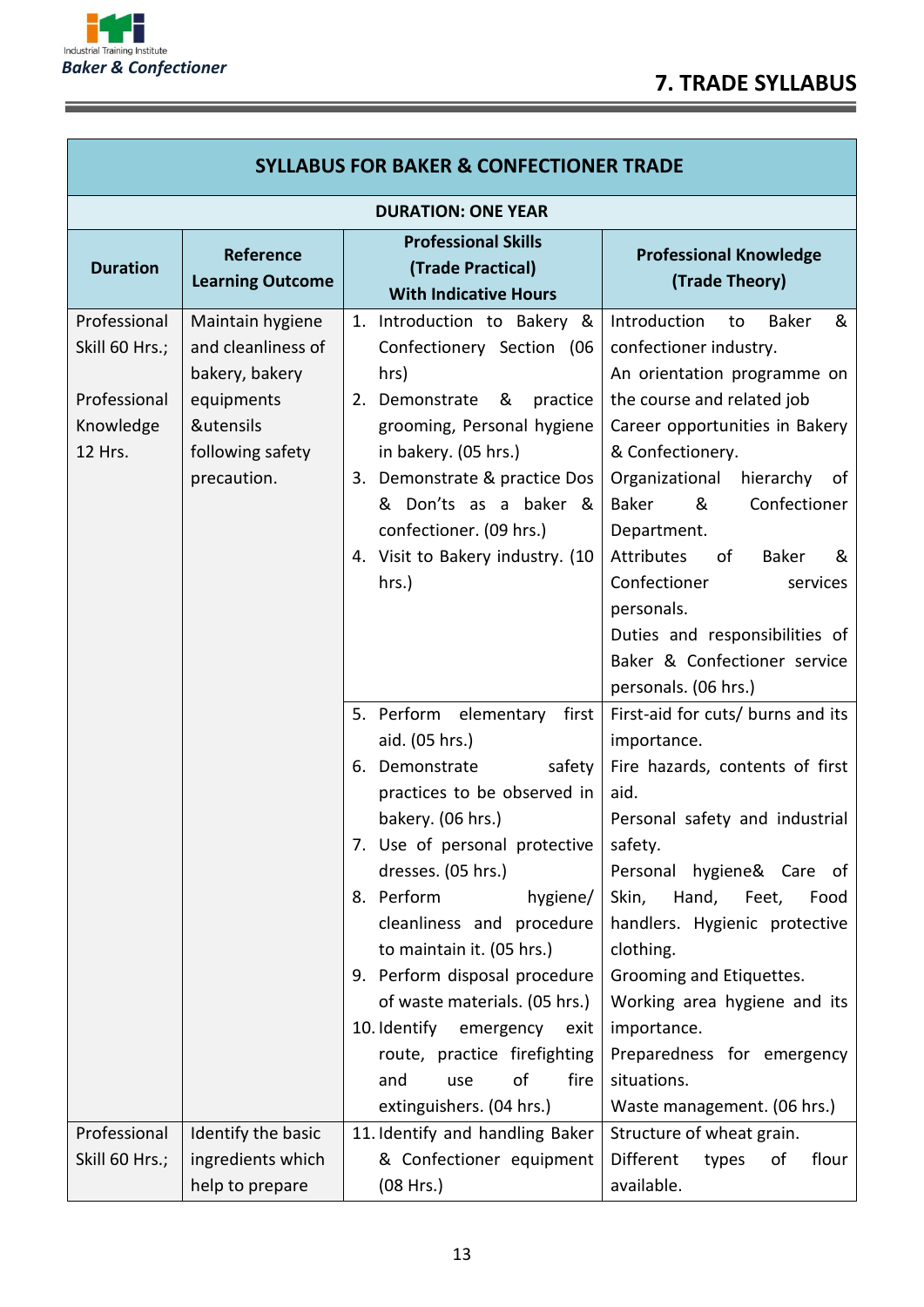

| Professional<br>12. Identify and handling tools<br>bakery products.<br>Constituents of flour, PH value |                  |
|--------------------------------------------------------------------------------------------------------|------------------|
| baker<br>Knowledge<br>used<br>in<br>and<br>of flour, Water absorption                                  |                  |
| confectioner (08 hrs.)<br>12 Hrs.<br>of<br>power                                                       | flour,<br>Gluten |
| familiarize<br>formation, Capacity of flour,<br>13. Identify<br>$\prime$                               |                  |
| Grade by flour.<br>commonly<br>used<br>raw                                                             |                  |
| ingredients. (08 hrs.)<br>Milling of wheat a role of bran                                              |                  |
| 14. Demonstrate and identify<br>and germs.                                                             |                  |
| Classification of Raw material<br>commonly used<br>gluten                                              |                  |
| content of flour, moisture<br>seasoning & flavouring agents.                                           |                  |
| content of flour and water<br>Basic Principle of food storage                                          |                  |
| absorption of flour. (10 hrs.)<br>according to type flavouring                                         |                  |
| 15. Demonstrate and practice<br>agents of commodities. (12                                             |                  |
| of bakery machines-Dough<br>hrs.)                                                                      |                  |
| machine, oven, microwave                                                                               |                  |
| oven, deep freezers, hot                                                                               |                  |
| cub boards, juicer, miser&                                                                             |                  |
| grinder. (16 hrs.)                                                                                     |                  |
| 16. Demonstrate/<br>video                                                                              |                  |
| presentation on other raw                                                                              |                  |
| materials used in bakery.                                                                              |                  |
| (10 hrs.)                                                                                              |                  |
| Different cereal & flour for the<br>Professional<br>Prepare different<br>17. Prepare                   |                  |
| <b>Skill 300</b><br>types of khari,<br>bakery products<br>a. Various types of Khari                    |                  |
| puff, bakery bread<br>b. Various types of Puff (10<br>- Quality of flour<br>Hrs.;                      |                  |
| and Rusk making.<br>- Starch:<br>hrs.)                                                                 |                  |
|                                                                                                        |                  |
| Professional                                                                                           |                  |
| 18. Prepare<br>- Availability of<br>a. Bread rolls, (10 hrs.)<br>different cereals.                    | starch<br>in     |
| Knowledge                                                                                              |                  |
| 60 Hrs.<br>b. Bread stick, (10 hrs.)<br>Uses of starch, Extraction of<br>c.                            |                  |
| starch, Different products of<br>Soft rolls (10 hrs.)                                                  |                  |
| d. Hot cross Buns (15 hrs.)<br>grain starch. (18 hrs.)<br>e.                                           |                  |
| Fruit Buns. (15hrs.)                                                                                   |                  |
| f.<br>Chelsea Bun (10hrs.)                                                                             |                  |
| 19. Prepare various types of                                                                           |                  |
| Rusks. (10 hrs.)                                                                                       |                  |
| 20. Prepare<br>Calculation:<br>а.                                                                      | &                |
| Croissants. (20 Hrs.)<br>Simple<br>table,<br>b.                                                        | Weight           |
| Brioche & fermented<br>measures,                                                                       |                  |
| dough nuts. (25 hrs.)<br>Measurements<br>c.                                                            | οf<br>liquid,    |
| Russian stouten basic<br>Different measures used in the                                                |                  |
| bun dough (25 hrs.)<br>bakery & confectionary.<br>Savarin dough. (20 hrs.)<br>and<br>- Aims<br>d.      | objective<br>of  |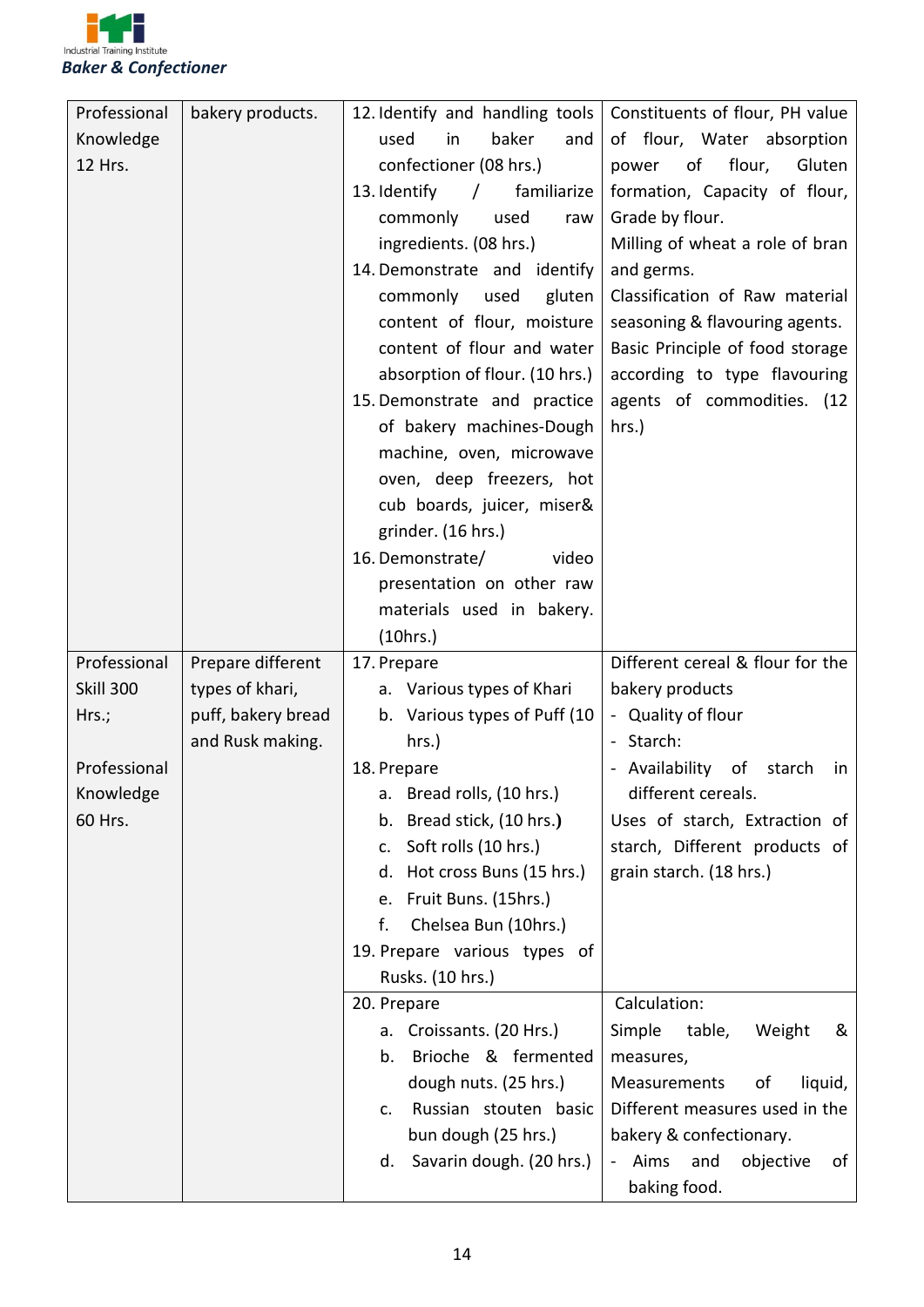

| - Raw material required for<br>Bread making.<br>Role of flour, Water, Yeast,<br>Salt, Sugar, Milk & fats. (18<br>hrs)<br>21. Prepare<br>Principals involved for bread |       |
|-----------------------------------------------------------------------------------------------------------------------------------------------------------------------|-------|
|                                                                                                                                                                       |       |
|                                                                                                                                                                       |       |
|                                                                                                                                                                       |       |
|                                                                                                                                                                       |       |
|                                                                                                                                                                       |       |
|                                                                                                                                                                       |       |
| a. White Bread (400 gms.<br>preparation                                                                                                                               |       |
| & 800 gms.) (12 hrs.)<br>Different types of breads and                                                                                                                |       |
| b. Brown Bread. (12hrs.)<br>their properties, ingredients                                                                                                             |       |
| Vienna Bread (12 hrs.)<br>used.<br>c.                                                                                                                                 |       |
| Fancy Bread (12 hrs.)<br>Method of Bread Making.<br>d.                                                                                                                |       |
| French Bread (12 hrs.)<br>Straight dough method, No-<br>e.                                                                                                            |       |
| time dough method, Sponge                                                                                                                                             |       |
| and dough method. (12 hrs.)                                                                                                                                           |       |
| Characteristic of Good Bread.<br>22. Prepare                                                                                                                          |       |
| <b>External Characteristics.</b><br>a. Whole meal Bread (12                                                                                                           |       |
| <b>Internal Characteristic</b><br>hrs)                                                                                                                                |       |
| Bread faults & their remedies.<br>b. Masala Bread (12 hrs.)                                                                                                           |       |
| c. Milk Bread (12 hrs.)<br>- Yeast: - An elementary                                                                                                                   |       |
| d. Raisin Bread. (12 hrs.)<br>knowledge of Baker's yeast.                                                                                                             |       |
| e. Fruit Bread (12 hrs.)<br>of<br>- Role<br>yeast<br>in                                                                                                               | the   |
| fermentation of dough a                                                                                                                                               |       |
| conditions<br>influencing it's                                                                                                                                        |       |
| working.                                                                                                                                                              |       |
| - Effect of over &<br>under                                                                                                                                           |       |
| fermentation<br>and                                                                                                                                                   | under |
| proofing of dough & other                                                                                                                                             |       |
| fermented                                                                                                                                                             |       |
| products.                                                                                                                                                             | (12)  |
| hrs.)                                                                                                                                                                 |       |
| Professional<br>Factors affecting the quality<br>Check the quality<br>23. Identify & evaluate<br>the                                                                  |       |
| of the bread.<br>characteristics of bread:<br>Skill 30 Hrs.;<br>of baking and                                                                                         |       |
| causes of spoilage.<br>a. Volume of bread.<br><b>Characteristic of Good Bread:</b>                                                                                    |       |
| - External Characteristics<br>Professional<br>Texture of bread. (18<br>b.                                                                                             |       |
| Knowledge<br>Internal Characteristics.<br>hrs.)<br>$\overline{\phantom{a}}$                                                                                           |       |
| 06 Hrs.<br>24. Identify<br>Bread diseases: -<br>the<br>causes<br>of<br>$\blacksquare$                                                                                 |       |
|                                                                                                                                                                       |       |
| spoilage of bread due to<br>- Rope and Mould causes & its                                                                                                             |       |
| fungus. (12 hrs.)<br>prevention.                                                                                                                                      |       |
| Staling of bread<br>$\blacksquare$                                                                                                                                    |       |
| Bread Improvers,<br>Improving                                                                                                                                         |       |
| physical quality. (06 hrs.)                                                                                                                                           |       |
| Professional<br>Prepare hotel<br>Oven Baking: -<br>25. Prepare                                                                                                        |       |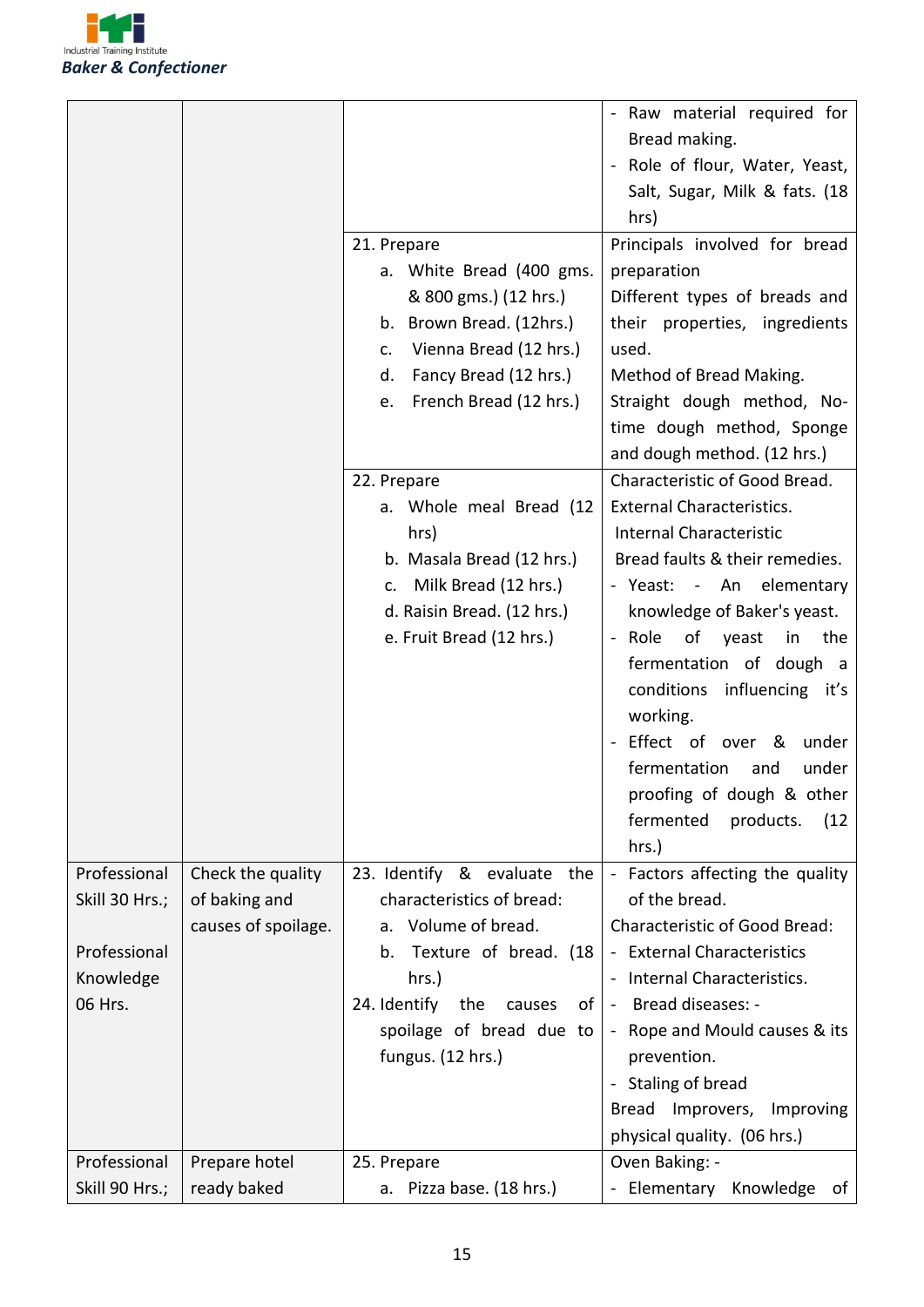

|                | different bread    | b. Cheese straws (12hrs.)               | oven                              |
|----------------|--------------------|-----------------------------------------|-----------------------------------|
| Professional   | products.          | Burgers (12 hrs.)<br>c.                 | - Types of oven                   |
| Knowledge      |                    | Pau Buns (12hrs.)<br>d.                 | - Temperature Chart               |
| 18 Hrs.        |                    | Christmas<br><b>Bread</b><br>(12)<br>e. | - Bakery Lay-out:                 |
|                |                    | hrs.)                                   | - The required approval for       |
|                |                    | Kulcha (12 hrs.)<br>f.                  | setting up a bakery.              |
|                |                    | Banana Bread (12 hrs.)<br>g.            | Government Procedures &           |
|                |                    |                                         | e-bylaws.                         |
|                |                    |                                         | - Selection of Site.              |
|                |                    |                                         | - Selection of equipment.         |
|                |                    |                                         | - Quality Control<br>of<br>raw    |
|                |                    |                                         | material.                         |
|                |                    |                                         | - Quality Control of finished     |
|                |                    |                                         | product. (18 hrs.)                |
| Professional   | Plan & prepare     | 26. Prepare --                          | Cakes:                            |
| Skill 60 Hrs.; | different types of | Sponge Cake (10 hrs.)                   | - Methods for the production      |
|                | cakes.             | Madeira Cake (10 hrs.)                  | of cakes.                         |
| Professional   |                    | Genoese Cake (10 hrs.)                  | - Raw Material required for       |
| Knowledge      |                    | Fatless Cake (10 hrs.)                  | cake Making.                      |
| 12 Hrs.        |                    | Rock Cake (10 Hrs.)                     | - Role of ingredients like flour, |
|                |                    | 27. Prepare fillings for different      | sugar, shortening and egg         |
|                |                    | flavours in cakes. (10 hrs.)            | for cake production.              |
|                |                    |                                         | - Machinery involved in cake      |
|                |                    |                                         | production. (12 hrs)              |
| Professional   | Prepare various    | 28. Prepare various icing-              | Types of icings.                  |
| Skill 90 Hrs.; | icing.             |                                         | - Various types of Ice cream      |
|                |                    | a. Fondant (7 hrs.)                     | bombe.                            |
| Professional   |                    | American (7 hrs.)<br>b.                 | Introduction to various icing     |
| Knowledge      |                    | Frosting (7 hrs.)<br>c.                 | equipment:                        |
| 18 Hrs.        |                    | Butter Cream (7 hrs.)<br>d.             | a. Piping bags                    |
|                |                    | Cream icing (7 hrs.)<br>e.              | b. Nozzles                        |
|                |                    | f.<br>Royal Icing (7 hrs.)              | c. Platte knife                   |
|                |                    | Marzipans (7 hrs.)<br>g.                | d. Different types of designing   |
|                |                    | Marshmallow (7 hrs.)<br>h.              | cutters                           |
|                |                    | (7)<br>i.<br>Lemon<br>Meringue          | (18 hrs.)                         |
|                |                    | hrs.)                                   |                                   |
|                |                    | Fudge (9 hrs.)<br>j.                    |                                   |
|                |                    | Almond Paste (9 hrs.)<br>k.             |                                   |
|                |                    | Glace Icing (9 hrs.)<br>I.              |                                   |
| Professional   | Prepare special    | 29. Prepare different Cakes &           | Cake making method:               |
| Skill 90 Hrs.; | types of cakes.    | gateaux                                 | Sugar Batter Process,             |
|                |                    | Queen Cake (6 hrs.)<br>а.               | Flour batter Process,             |
|                |                    |                                         |                                   |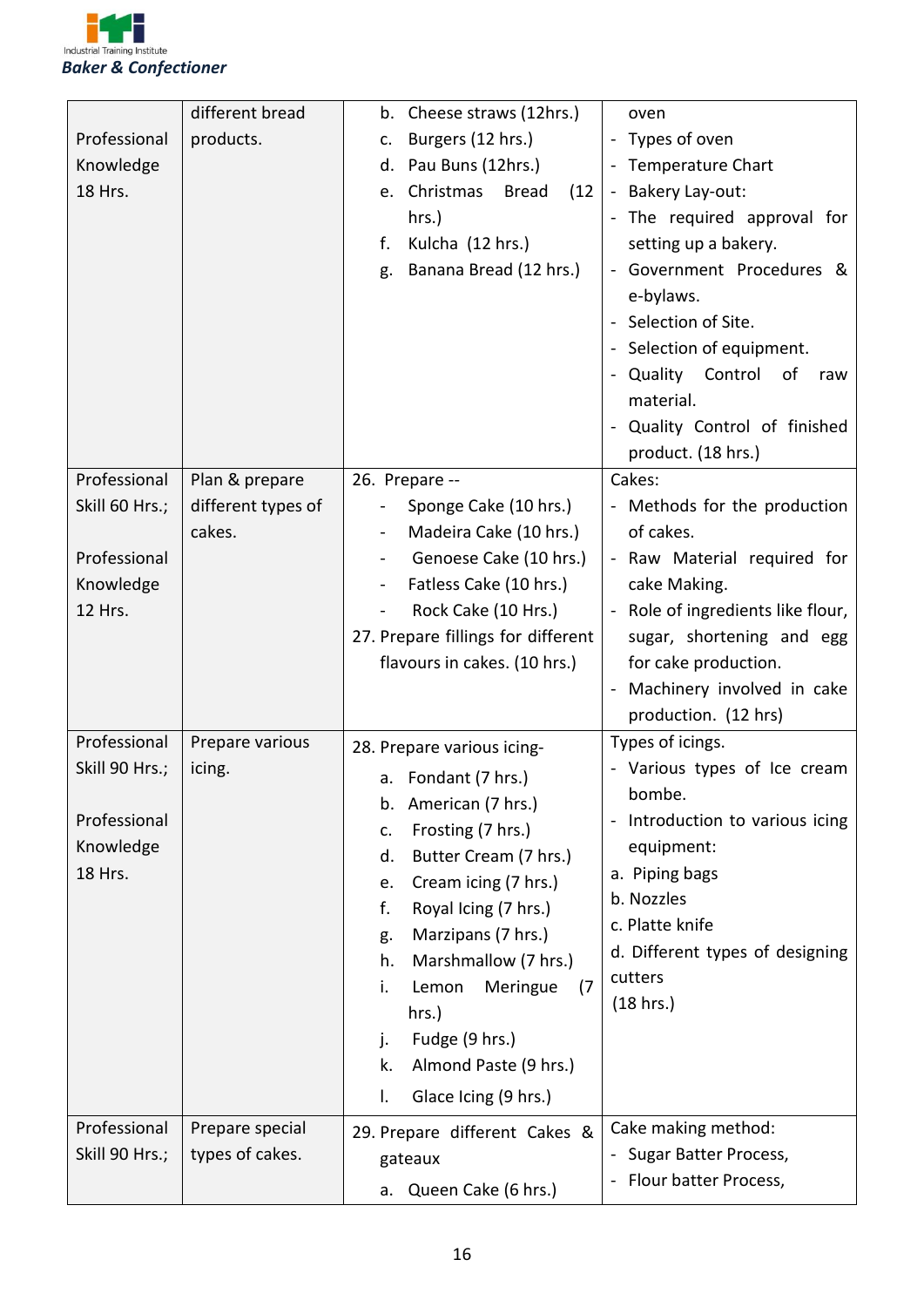

| Professional   |                    | Fruit Cake (6 hrs.)<br>Genoese Method,<br>b.                            |
|----------------|--------------------|-------------------------------------------------------------------------|
| Knowledge      |                    | Birthday Cake (6 hrs.)<br>- Blending<br>Rubbing<br>and<br>c.            |
| 18 Hrs.        |                    | Wedding Cakes (6 hrs.)<br>Method<br>d.                                  |
|                |                    | Black Forest gateaux (6<br>Correct<br>temperatures<br>for<br>е.         |
|                |                    | hrs.)<br>baking<br>various varieties<br>of                              |
|                |                    | cake.<br>f.<br>Easter eggs (6 hrs.)                                     |
|                |                    | Factors affecting the quality of<br>Chocolate dripping (6<br>g.         |
|                |                    | cake.<br>hrs.)                                                          |
|                |                    | Cakes-<br>Fruit Gateaux (6 hrs.)<br>Characteristic<br>of<br>h.          |
|                |                    | Baba au Rhum (6 hrs.)<br>Internal & External.<br>i.                     |
|                |                    | Swiss Rolls (6 hrs.)<br>Balancing of Cake Formula.<br>j.                |
|                |                    | Strudel (6 hrs)<br>Cake faults and their remedies.<br>k.                |
|                |                    | Doughnuts (6 hrs.)<br>(18 hrs.)<br>I.                                   |
|                |                    | Meringues (6 hrs.)<br>m.                                                |
|                |                    | Madeline Cake (6 hrs.)<br>n.                                            |
|                |                    | Cheese Cake (6 hrs.)<br>о.                                              |
| Professional   | Prepare different  | of<br>Knowledge<br>Genoese<br>30. Perform to prepare                    |
| Skill 30 Hrs.; | types pastries.    | making.<br>Pineapple<br>(6)<br>Pastry<br>a.                             |
|                |                    | Correct<br>temperature<br>and<br>hrs.)                                  |
| Professional   |                    | time.<br>Chocolate<br>(6)<br>b.<br>Pastry                               |
| Knowledge      |                    | knowledge<br>Proper<br>οf<br>hrs.)                                      |
| 06 Hrs.        |                    | equipment.<br>Truffle Pastry (6 hrs.)<br>c.                             |
|                |                    | Faults<br>in<br>pastry<br>making<br>Black forest (6 hrs.)<br>d.         |
|                |                    | Internal & external. (06 hrs.)<br>Mocha Pastry (6 hrs.)<br>e.           |
| Professional   | Prepare different  | Preparation of cookies and<br>31. Prepare                               |
| Skill 90 Hrs.; | types of biscuits. | Biscuits.                                                               |
|                |                    | Plain Biscuits (06 hrs.)<br>а.<br>Factors affecting the quality         |
| Professional   |                    | Salted Biscuits (06 hrs.)<br>b.<br>of Biscuits & cookies.               |
| Knowledge      |                    | Piping Biscuits (06 hrs.)<br>c.<br>Raw material required for            |
| 18 Hrs.        |                    | Marble<br><b>Biscuits</b><br>d.<br>(06)<br>cookies making               |
|                |                    | hrs.)<br>Faults - Internal & External                                   |
|                |                    | (06)<br>Cheese<br><b>Biscuits</b><br>e.<br>causes of cookies & Biscuits |
|                |                    | hrs.)<br>making & their remedies (06                                    |
|                |                    | hrs.)                                                                   |
|                |                    | 32. Prepare market available                                            |
|                |                    | biscuits.<br>- Role<br>of<br>flour,<br>sugar,                           |
|                |                    | Coconut Biscuits (6 hrs.)<br>shortening & eggs etc.<br>а.               |
|                |                    | Macaroons (6 hrs.)<br>- An elementary knowledge of<br>b.                |
|                |                    | <b>Melting</b><br>moment's<br>properties<br>and<br>use<br>of<br>c.      |
|                |                    | short bread biscuit. (7<br>moistening agents.(12 hrs.)                  |
|                |                    | hrs.)                                                                   |
|                |                    |                                                                         |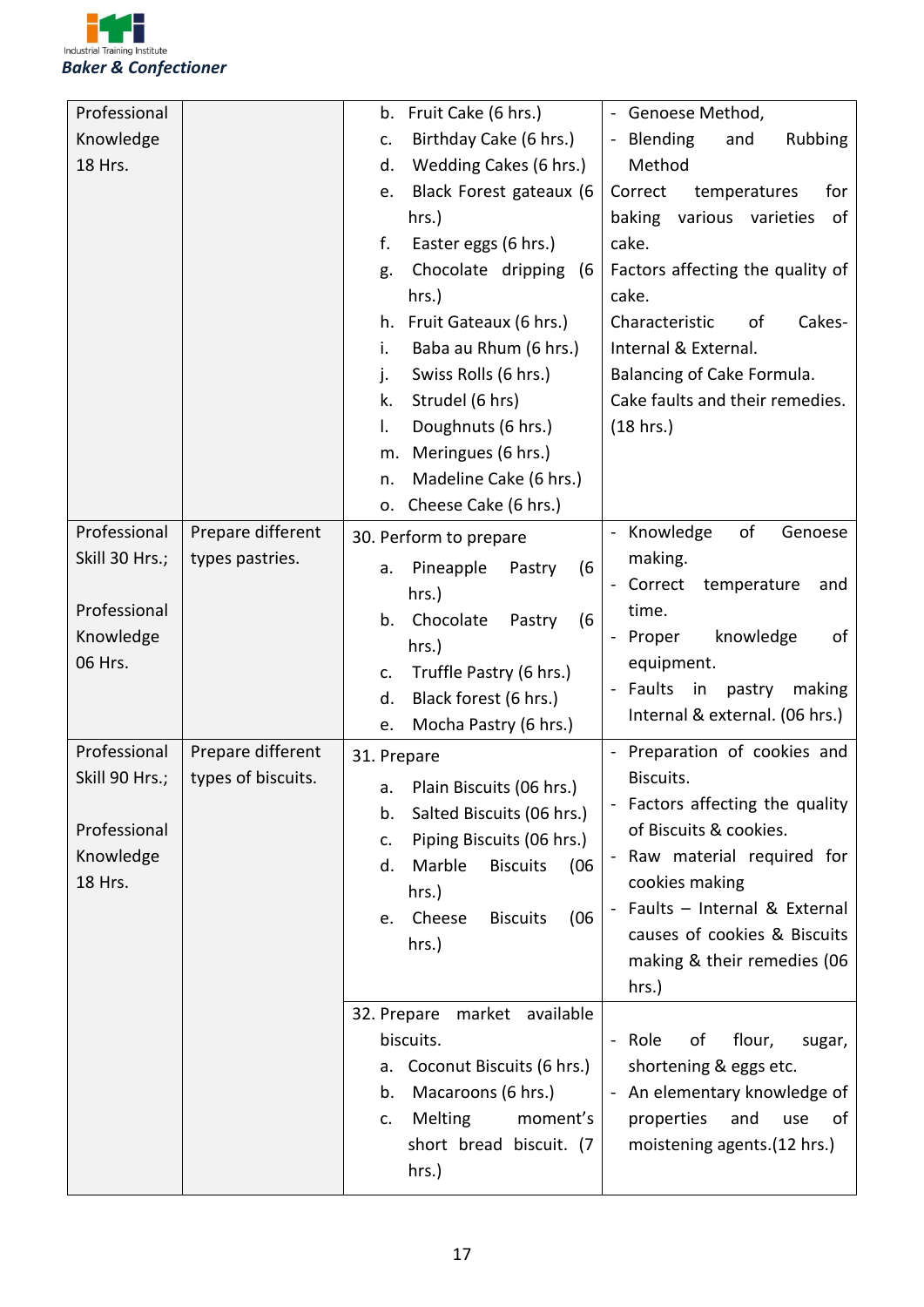

|                                                                        |                                                                      | Tricolour<br><b>Biscuits</b><br>(7)<br>d.<br>hrs.)<br>Chocolate<br><b>Biscuits</b><br>(7)<br>e.<br>hrs.)<br>Non-Khatai (6 hrs.)<br>f.<br>knobs<br>Cherry<br>nuts<br>g.<br>Biscuits (6 hrs)<br>Lemon Torts (7 hrs.)<br>h.<br>i.<br>Jam Torts (8 hrs.)                                                                               |                                                                                                                                                                                                                                                                                                                                                                                                                                                                                                                                                                                                                                                                                                                                                   |
|------------------------------------------------------------------------|----------------------------------------------------------------------|------------------------------------------------------------------------------------------------------------------------------------------------------------------------------------------------------------------------------------------------------------------------------------------------------------------------------------|---------------------------------------------------------------------------------------------------------------------------------------------------------------------------------------------------------------------------------------------------------------------------------------------------------------------------------------------------------------------------------------------------------------------------------------------------------------------------------------------------------------------------------------------------------------------------------------------------------------------------------------------------------------------------------------------------------------------------------------------------|
| Professional<br>Skill 30 Hrs.;<br>Professional<br>Knowledge<br>06 Hrs. | Prepare different<br>types of<br>confectioneries.                    | 33. Prepare<br>Profiteroles (6 hrs.)<br>а.<br>Chocolate Éclairs (6 hrs.)<br>b.<br>Cream Buns (6 hrs.)<br>c.<br>Cream Fingers (6 hrs.)<br>d.<br>Patties (Veg., Cheese &<br>e.<br>Chicken) (6 hrs.)                                                                                                                                  | Principles of Pastry making &<br>its various derivatives:<br>Short crust paste<br>$\qquad \qquad \blacksquare$<br>Choux paste<br>$\blacksquare$<br>Puff paste<br>$\blacksquare$<br>Flaky paste<br>(06 hrs.)                                                                                                                                                                                                                                                                                                                                                                                                                                                                                                                                       |
| Professional<br>Skill 60 Hrs.;<br>Professional<br>Knowledge<br>12 Hrs. | Prepare different<br>types of candies,<br>chocolates and<br>toffees. | 34. Prepare<br>boiled<br>a. Sugar<br>confectionery. (10 hrs.)<br>b. Different types of sugar<br>candies and zuzups &<br>jellies. (10 hrs.)<br>c. Amorphous<br>confectionery (10 hrs.)<br>d. Crystalline confectionery<br>i.e. candies etc. (10 hrs.)<br>35. Prepare<br>Milk Toffee, (10 hrs.)<br>a.<br>Chocolates, (10 hrs.)<br>b. | Study<br>of<br>Confectionery<br>Ingredients like Starch and its<br>derivatives,<br>An Elementary knowledge of<br>source, properties & use of<br>oils<br>for<br>fats,<br>used<br>confectionary products.<br>Characteristic of chemicals and<br>leavening agents.<br>Study<br>boiled<br>of<br>sugar<br>confectionery like Amorphous<br>confectionery<br>&<br>Crystalline<br>confectionery<br>Introduction<br>the<br>to<br>confectionary work.<br>Confectionary terms.<br>Introduction to the basic tools<br>used in the confectionary<br>Role of flour, sugar, shortening<br>and egg<br>Knowledge of different sauces<br>which<br>used<br>are<br>in<br>confectionery like:<br>Truffle sauce,<br>Cherry sauce,<br>Strawberry puree<br>$\blacksquare$ |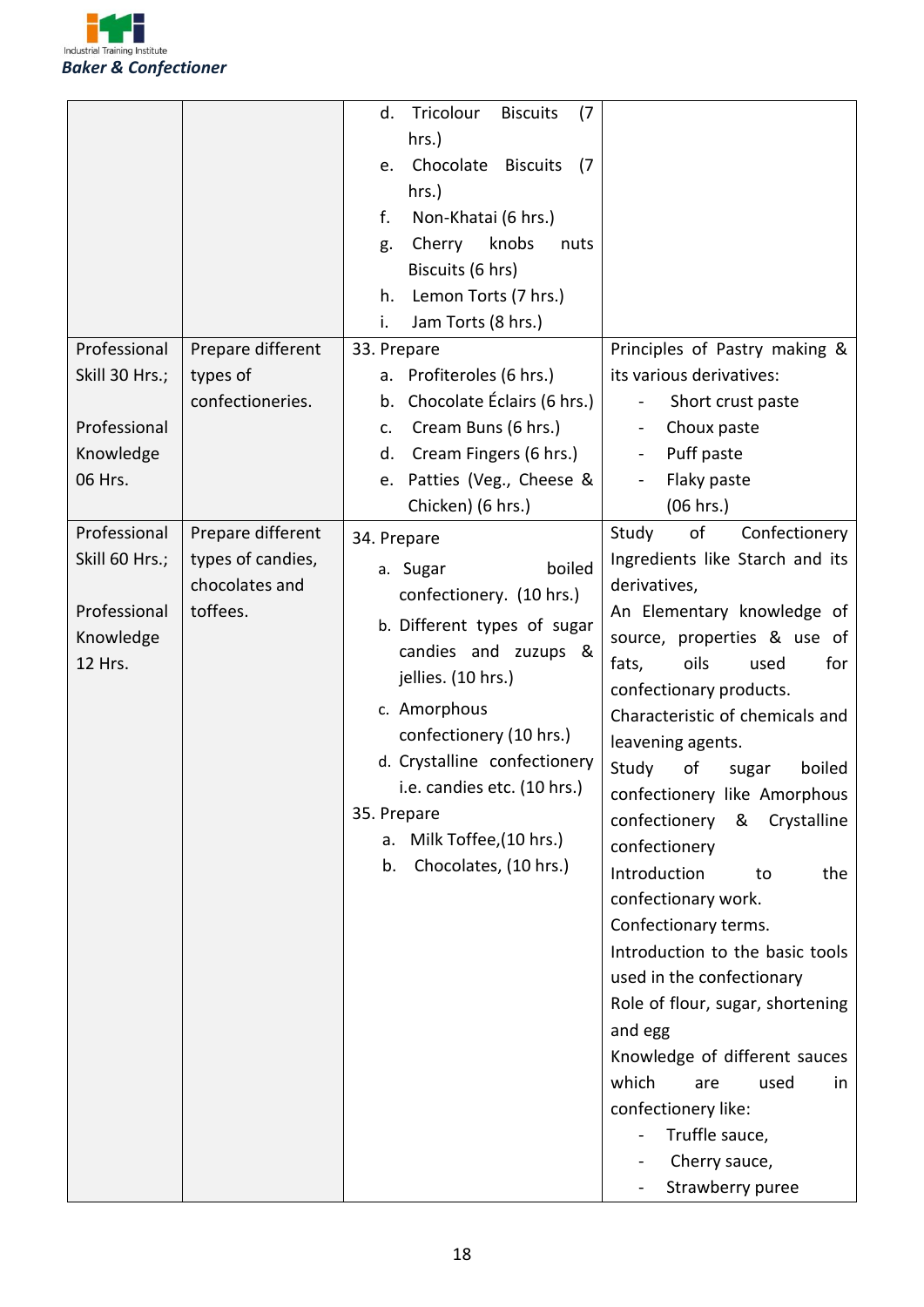

|                                              |                                |                                                                                                                                                                           | Knowledge of white chocolate     |
|----------------------------------------------|--------------------------------|---------------------------------------------------------------------------------------------------------------------------------------------------------------------------|----------------------------------|
|                                              |                                |                                                                                                                                                                           | & cocoa powder                   |
|                                              |                                |                                                                                                                                                                           | of<br>confectionary<br>Storage   |
|                                              |                                |                                                                                                                                                                           | products (12 hrs.)               |
| Professional                                 | Prepare puddings               | 36. Prepare Puddings:-                                                                                                                                                    | of<br>food<br>&<br>Protection    |
| Skill 90 Hrs.;                               | & Indian sweets.               | a. Bavarois cold (5 hrs.)                                                                                                                                                 | contamination.                   |
|                                              |                                | b. lemon soufflé (5 hrs.)                                                                                                                                                 | Common<br>control<br>pest<br>in  |
| Professional                                 |                                | chocolate mousse, (5<br>c.                                                                                                                                                | Bakery.                          |
| Knowledge                                    |                                | hrs.)                                                                                                                                                                     | Safety: - Causes of Accidents in |
| 18 Hrs.                                      |                                | Ginger pudding (5 hrs)<br>d.                                                                                                                                              | Bakery & its prevention.         |
|                                              |                                | Soufflé Praline (5 hrs.)<br>e.                                                                                                                                            | Introduction of Indian Sweets    |
|                                              |                                | f.<br>Fruit Trijjle(5 hrs.)                                                                                                                                               | prepared in halwai section &     |
|                                              |                                | 37. Prepare Indian Sweets:-                                                                                                                                               | ingredients, preparation<br>its  |
|                                              |                                | Rasgulla (6 hrs.)                                                                                                                                                         | procedures, uses & derivatives   |
|                                              |                                | Chamcham (6 hrs.)                                                                                                                                                         |                                  |
|                                              |                                | Rasmalai (6 hrs.)                                                                                                                                                         | Channa,                          |
|                                              |                                | Gulabjamun (6 hrs.)                                                                                                                                                       | Sugar syrups,                    |
|                                              |                                | Mysore Paok(6 hrs.)<br>$\overline{\phantom{a}}$                                                                                                                           | Khoya& dry fruits                |
|                                              |                                | Kheer (5 hrs.)<br>$\blacksquare$                                                                                                                                          | Co-ordination of Bakery<br>&     |
|                                              |                                | Rabri (5 hrs.)                                                                                                                                                            | confectionary<br>with<br>other   |
|                                              |                                | Bueji (5 hrs.)                                                                                                                                                            | section of main kitchen.         |
|                                              |                                | Chekki (5 hrs.)                                                                                                                                                           | Difference between Indian &      |
|                                              |                                | 38. Various type of packaging                                                                                                                                             | <b>Western Confectionery</b>     |
|                                              |                                | of bake products. (10 hrs.)                                                                                                                                               | know various types of<br>To      |
|                                              |                                |                                                                                                                                                                           | packaging materials. (18 hrs.)   |
| 144 Hrs.                                     | On-the-Job Training (OJT).     |                                                                                                                                                                           |                                  |
|                                              |                                |                                                                                                                                                                           |                                  |
|                                              |                                | During OJT, students have to maintain a logbook on daily basis indicating activities<br>performed during the day which shall also be countersigned by section/ department |                                  |
|                                              |                                |                                                                                                                                                                           |                                  |
|                                              | supervisor.                    |                                                                                                                                                                           |                                  |
|                                              | Project work/ Industrial visit |                                                                                                                                                                           |                                  |
| <b>Broad Areas:</b>                          |                                |                                                                                                                                                                           |                                  |
| a) Prepare different special types of cakes. |                                |                                                                                                                                                                           |                                  |

- b) Prepare special chocolates, toffees, patties, and Indian sweets.
- c) Plan & prepare different types of bakery & confectionery products.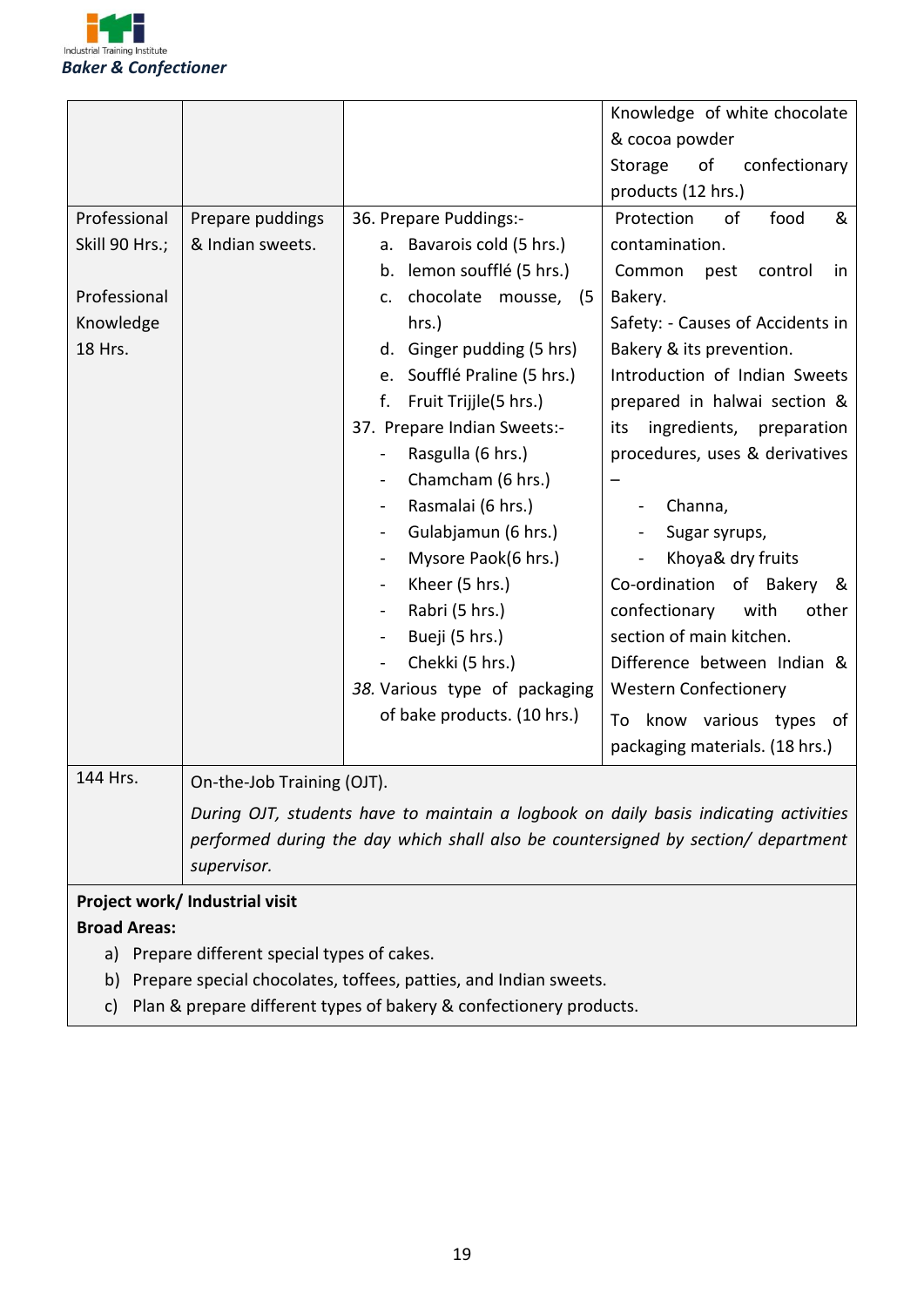

#### **SYLLABUS FOR CORE SKILLS**

1. Employability Skills (Common for all trades) (160 Hrs.)

*Detailed syllabus of Core Skills subjects which is common for a group of trades, provided separately in the same portal where the trade syllabus is uploaded.*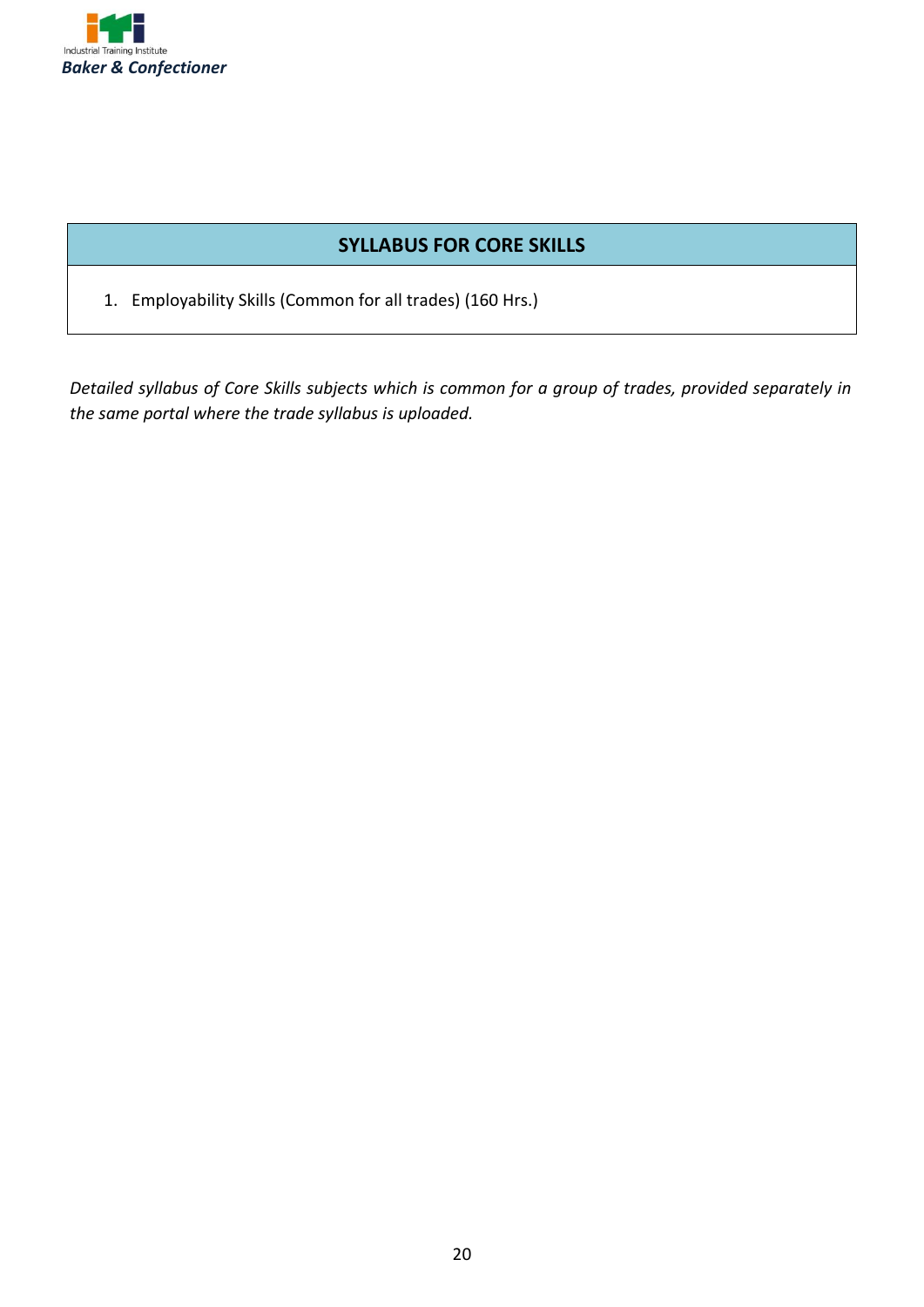

| <b>LIST OF TOOLS &amp; EQUIPMENT</b> |                                                              |                                    |                    |
|--------------------------------------|--------------------------------------------------------------|------------------------------------|--------------------|
|                                      | <b>BAKER &amp; CONFECTIONER (for batch of 24 Candidates)</b> |                                    |                    |
| S No.                                | Name of the Tools and<br><b>Equipment</b>                    | <b>Specification</b>               | <b>Quantity</b>    |
|                                      | A. TRAINEES TOOL KIT                                         |                                    |                    |
| 1.                                   | All size Knife                                               | 3 varieties of Knife               | $(24+1)$ sets      |
| 2.                                   | Peeler                                                       |                                    | $(24+1)$ nos.      |
| 3.                                   | Scooper                                                      |                                    | $(24+1)$ nos.      |
| 4.                                   | Chef coat and trouser                                        |                                    | $(24+1)$ nos.      |
| 5.                                   | Kitchen duster                                               |                                    | $(24+1)$ nos.      |
| 6.                                   | Apron                                                        |                                    | $(24+1)$ nos.      |
| 7.                                   | Safety Shoe                                                  |                                    | $(24+1)$ pairs     |
| 8.                                   | Chef cap and scarf                                           |                                    | $(24+1)$ nos. Each |
|                                      | <b>B. SHOP TOOLS &amp; EQUIPMENT</b>                         |                                    |                    |
|                                      |                                                              |                                    |                    |
| (i)                                  | <b>List of Tools:</b>                                        |                                    |                    |
| 9.                                   | Cookie sheets                                                |                                    | 12 nos.            |
| 10.                                  | <b>Baking sheets</b>                                         |                                    | 12 nos.            |
| 11.                                  | Jelly roll Pans                                              | 121/2 "x 171/2" x 1/2 "            | 03 nos.            |
| 12.                                  | Layer cake pans                                              | 9" dia and hight 2 $\frac{1}{2}$ " | 03 nos.            |
| 13.                                  | Cooking Range (High)                                         | 9¼ x 5¼ x 2½ inch                  | 03 nos.            |
| 14.                                  | Muffin pans                                                  | Having 6 cups with 1 % "depth      | 03 nos.            |
| 15.                                  | Sheet cake pans                                              | 13 x 9 x 2 inch                    | 03 nos.            |
| 16.                                  | Spring forms pan                                             |                                    | 03 nos.            |
| 17.                                  | Square Baking pans                                           | 8"X9"x 2 1/2"                      | 03 nos.            |
| 18.                                  | Tube pans                                                    |                                    | 03 nos.            |
| 19.                                  | Angel food cake pans                                         |                                    | 03 nos.            |
| 20.                                  | <b>Bundt pans</b>                                            |                                    | 03 nos.            |
| 21.                                  | Fluted tube pans                                             |                                    | 03 nos.            |
| 22.                                  | Traditional pie pan                                          | $9''$ dia x 2 $\frac{1}{2}$ "depth | 03 nos.            |
| 23.                                  | Deep dish pie pan                                            |                                    | 03 nos.            |
| 24.                                  | Flan rings                                                   |                                    | 03 nos.            |
| 25.                                  | Tart pans                                                    |                                    | 03 nos.            |
| 26.                                  | Wooden Spatula                                               |                                    | 06 nos.            |
| 27.                                  | <b>Strainers</b>                                             | Conical<br>(i)                     | 03 nos.            |
|                                      |                                                              | (iii)<br><b>Strainers</b>          | 04 nos.            |
| 28.                                  | Perforated Spoon                                             |                                    | 05 nos.            |
| 29.                                  | <b>Steel Bowls</b>                                           | Small<br>(i)<br>(iii)<br>Medium    | 12 nos. Each       |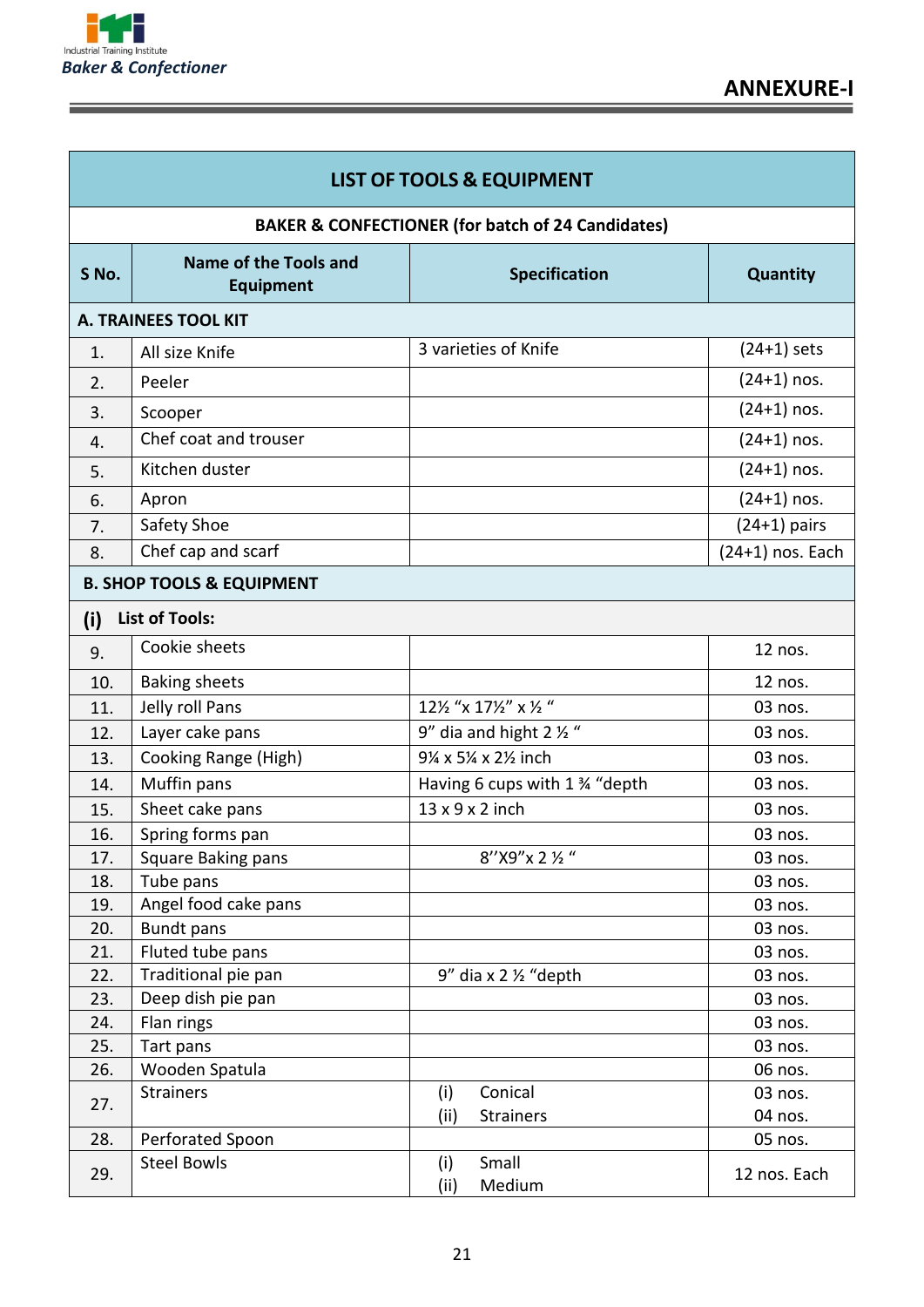

|     |                                              | (iii)<br><b>Big</b>             |              |
|-----|----------------------------------------------|---------------------------------|--------------|
| 30. | <b>Steel Slicer</b>                          |                                 | 05 nos.      |
| 31. | Probe thermometer                            | 75 - 150°C                      | 01 no.       |
| 32. | Cake stand                                   |                                 | 02 nos.      |
| 33. | Colander                                     |                                 | 03 nos.      |
| 34. | <b>Baking Try</b>                            |                                 | 05 nos.      |
| 35. | Holders (Togs)                               |                                 | 05 nos.      |
| 36. | Heat proof gloves                            |                                 | 02 pairs     |
| 37. | Saucepan                                     |                                 | 05 nos.      |
| 38. | SS Tray                                      |                                 | 06 nos.      |
| 39. | Pie Dish                                     |                                 | 06 nos.      |
| 40. | Mugs (Steel)                                 | Small, Medium, Large            | 03 nos. Each |
| 41. | <b>Steel Plates</b>                          |                                 | 10 nos.      |
| 42. | <b>Steel Spoons</b>                          |                                 | 10 nos.      |
| 43. | <b>Steel Ladle</b>                           |                                 | 10 nos.      |
| 44. | <b>Balloon Whisk</b>                         | Small size                      | 05 nos.      |
| 45. | <b>Measuring Jars</b>                        | Up to 1 liter                   | 03 nos.      |
| 46. | Containers                                   | (For keeping dry items)         | As required  |
| 47. | Serving dish                                 |                                 | 08 nos.      |
| 48. | <b>Grinding Stone</b>                        |                                 | 02 nos.      |
| 49. | <b>Bread Moulds</b>                          |                                 | 05 nos.      |
| 50. | Coconut Grater                               |                                 | 02 nos.      |
| 51. | <b>Baking equipment</b>                      | Cake moulds<br>(i)              | 05 nos.      |
|     |                                              | Muffin moulds<br>(ii)           | 12 nos.      |
|     |                                              | Mixing bowls<br>(iii)           | 02 nos.      |
|     |                                              | Pizza cutter<br>(iv)            | 01 no.       |
|     |                                              | Cookie cutter (5 shapes)<br>(v) | 02 nos. Each |
|     | (ii) List of Equipment:                      |                                 |              |
| 52  | Refrigerator                                 | 365 Ltr.                        | 01 no.       |
| 53. | <b>Chest Freezer</b>                         |                                 | 01 no.       |
| 54. | Deep fat fryer                               | 05 Ltrs. (Portable)             | 01 no.       |
| 55. | Sandwich griller/toaster                     |                                 | 01 no.       |
| 56. | Microwave oven                               | 15 Ltrs. min.                   | 01 no.       |
| 57. | <b>Grinder Machine</b>                       | 10 Ltrs. capacity (min)         | 01 no.       |
| 58. | Blender/Mixer                                |                                 | 01 no.       |
| 59. | Juicer machine                               |                                 | 01no.        |
| 60. | Salamander                                   |                                 | 01 no.       |
| 61. | Dough Kneading Maker                         | With attachments                | 01 nos.      |
|     | <b>C. SHOP FLOOR FURNITURE AND MATERIALS</b> |                                 |              |
| 62. | Instructor's table                           |                                 | 01 no.       |
| 63. | Instructor's chair                           |                                 | 02 nos.      |
| 64. | Locked lockers                               |                                 | 03 nos.      |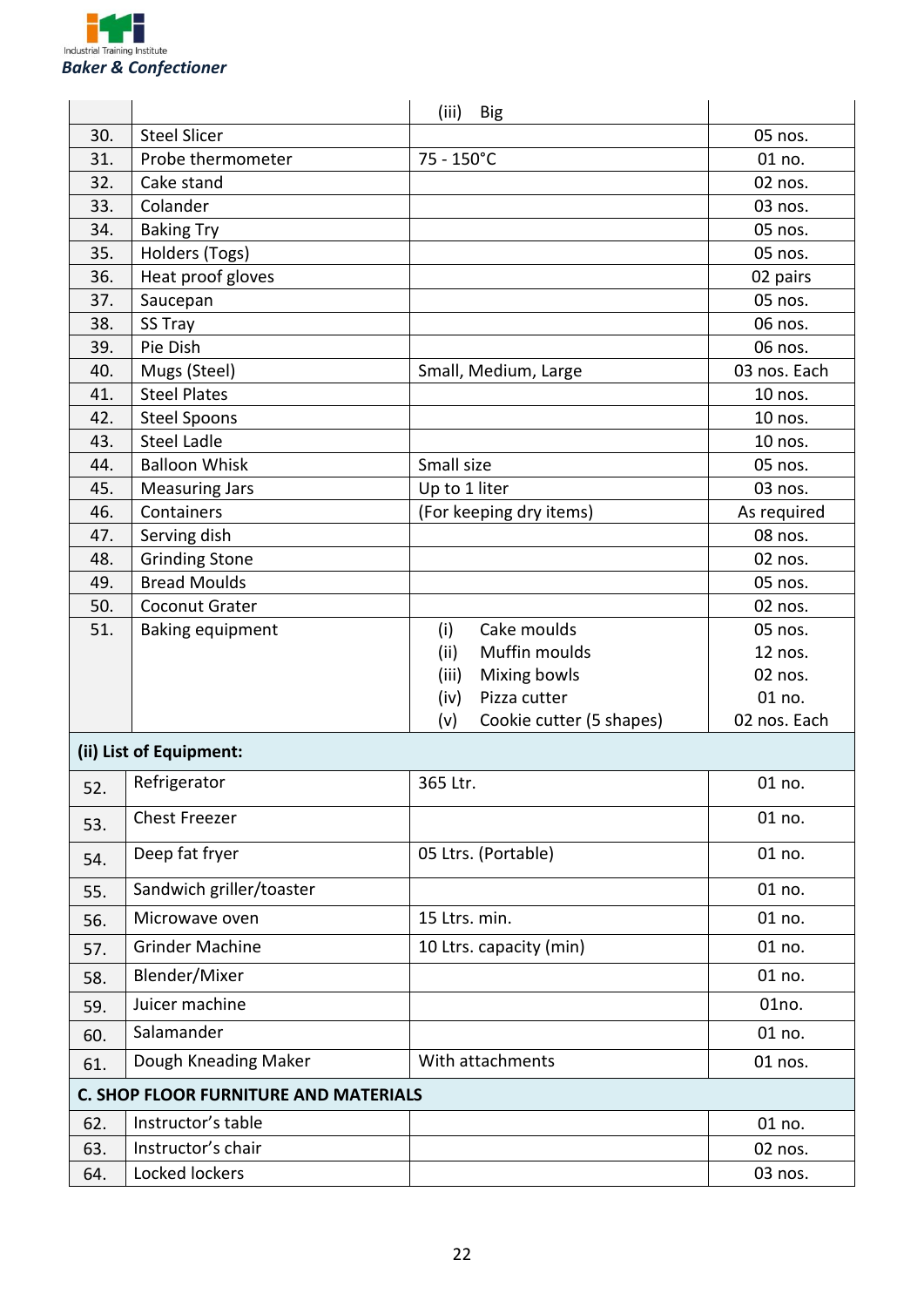

| 65.     | White board                                  | (Minimum 4 x 6 feet) | 01 no.  |
|---------|----------------------------------------------|----------------------|---------|
| 66.     | Fire Extinguisher CO <sub>2</sub>            | 2KG                  | 02 nos. |
| 67.     | <b>Fire Buckets</b>                          | Standard size        | 02 nos. |
| 68.     | <b>Proper Electric &amp; Gas Connections</b> |                      | 01 no.  |
| 69.     | <b>Dustbins</b>                              | Colour coded         | 05 nos. |
| 70.     | Working table                                | 1 table /6 student   | 4 nos.  |
| 71.     | Hand wash basin                              |                      | 05 nos. |
| 72.     | Hygiene Kit                                  |                      | 05 nos. |
| 73.     | <b>Wash Basins</b>                           |                      | 04 nos. |
| 74.     | Chart denoting the Do's and Don'ts           |                      | 01 no.  |
|         | Kitchen                                      |                      |         |
| Note: - |                                              |                      |         |

*1. All the tools and equipment are to be procured as per BIS specification.* 

*2. Internet facility is desired to be provided in the classroom.*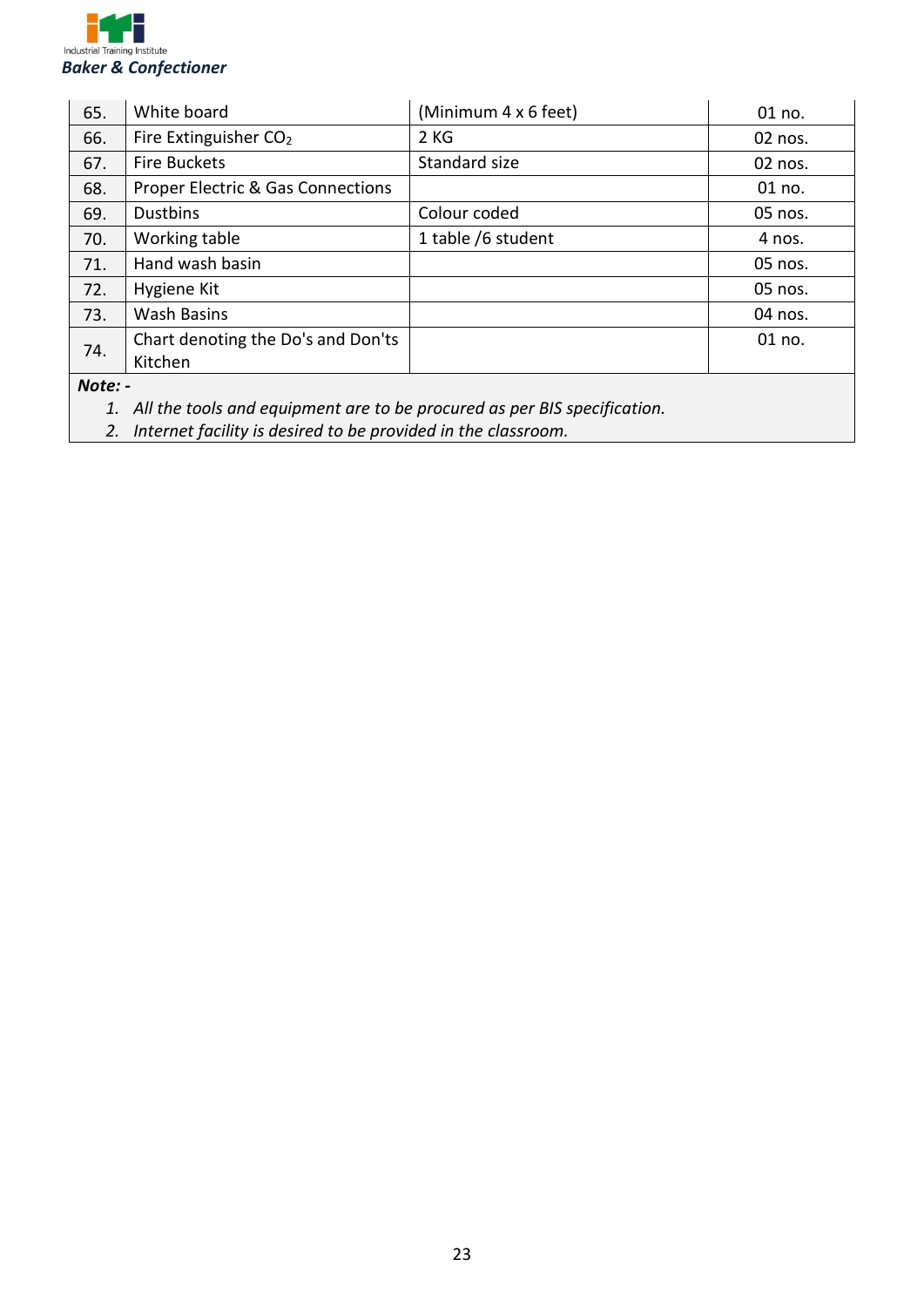

The DGT sincerely acknowledges contributions of the Industries, State Directorates, Trade Experts, Domain Experts, trainers of ITIs, NSTIs, faculties from universities and all others who contributed in revising the curriculum.

Special acknowledgement is extended by DGT to the following expert members who had contributed immensely in this curriculum.

**List of Expert Members contributed/ participated for finalizing the course curriculum of Baker** 

| and Confectioner trade held on 20.02.2018 at ITI Tarsali, Vadodara. |                                                |                                   |                        |
|---------------------------------------------------------------------|------------------------------------------------|-----------------------------------|------------------------|
| S No.                                                               | <b>Name &amp; Designation</b><br>Sh/Mr/Ms      | Organization                      | <b>Remarks</b>         |
| 1.                                                                  | Laxmi Das Hindocha<br><b>Managing Director</b> | Transpek Industries Ltd. Vadodara | Chairman               |
| 2.                                                                  | S. A. Pandav<br>RDD, Vadodara                  | <b>DET Gujarat</b>                | Member/<br>Coordinator |
| 3.                                                                  | L. K. Mukherjee, DDT                           | CSTARI, Kolkata                   | Member                 |
| 4.                                                                  | Nikunj Kumar R. Patel                          | Baroda, Dairy, Vadodara           | Member                 |
| 5.                                                                  | Nirmal N. Patel                                | Baroda, Dairy, Vadodara           | Member                 |
| 6.                                                                  | Birendra Kumar<br>Manager (Production)         | Vidya Dairy, Anand                | Member                 |
| 7.                                                                  | Ajay M. Zala<br>Dy. Manager (Dairy)            | Vidya Dairy, Anand                | Member                 |
| 8.                                                                  | M. G. Meghani<br><b>OSD</b>                    | KDCMPU Ltd., Anand                | Member                 |
| 9.                                                                  | Mayank I. Patel<br>Dy. Manager                 | KDCMPU Ltd., Anand                | Member                 |
| 10.                                                                 | Hiren J. Purohit<br><b>HR Officer</b>          | Laxmi Cukezone Pvt. Ltd., Anand   | Member                 |
| 11.                                                                 | Harun Saiyad<br>Store Incharge                 | Laxmi Cukezone Pvt. Ltd., Anand   | Member                 |
| 12.                                                                 | R. S. Kate, Sales Head                         | R. K. Foods, Tarsali, Gujarat     | Member                 |
| 13.                                                                 | Jitendra, Manager                              | Dungee Dum Ltd., Tarsali, Gujarat | Member                 |
| 14.                                                                 | Y. B. Joshi, Pricipal                          | ITI Khambat, Gujarat              | Member                 |
| 15.                                                                 | K.V.S. Narayana<br><b>Training Officer</b>     | CSTARI, Kolkata                   | Member/<br>Coordinator |
|                                                                     |                                                |                                   |                        |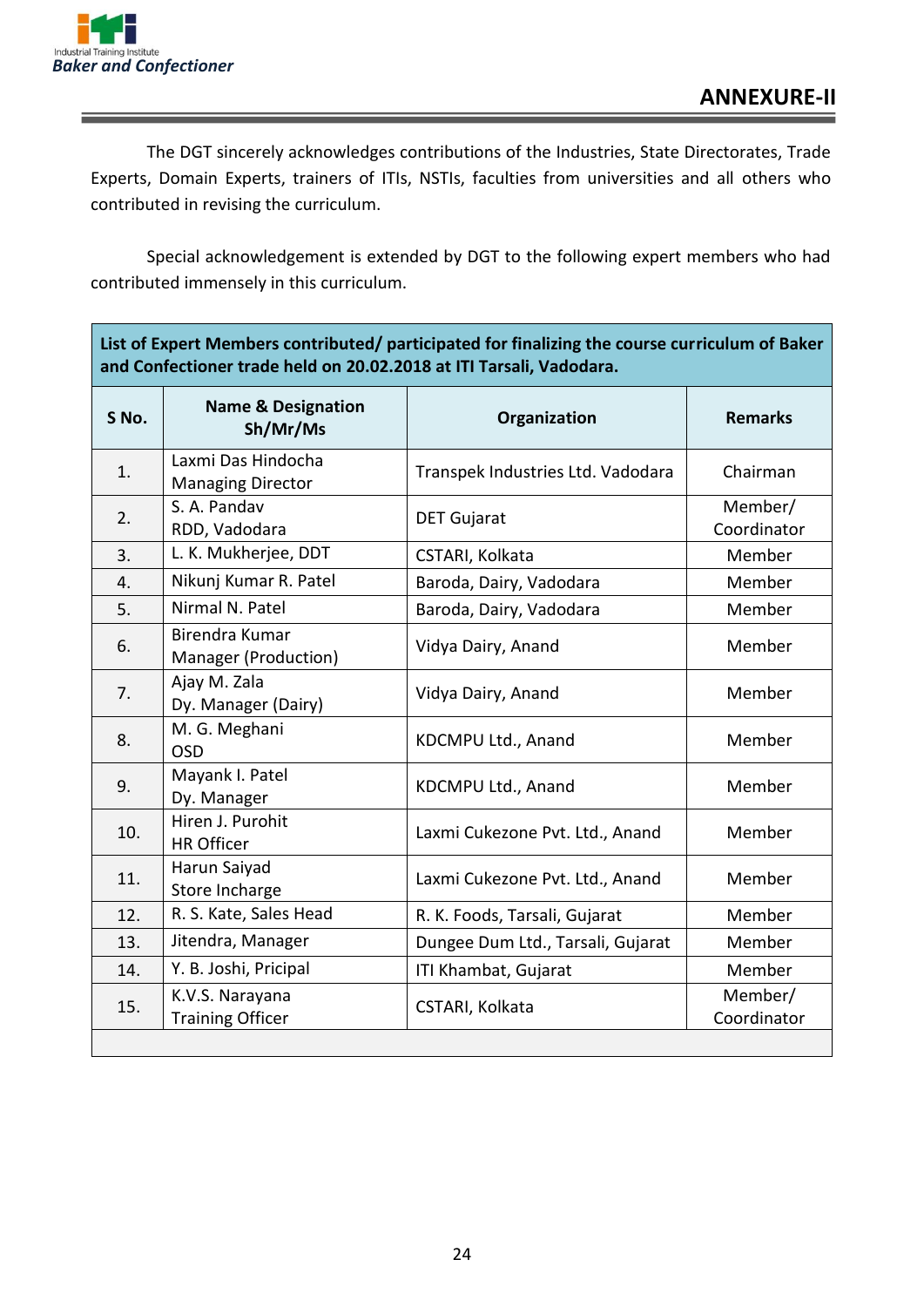

### **ABBREVIATIONS**

| <b>CTS</b>  | <b>Craftsmen Training Scheme</b>                   |
|-------------|----------------------------------------------------|
| <b>ATS</b>  | <b>Apprenticeship Training Scheme</b>              |
| <b>CITS</b> | <b>Craft Instructor Training Scheme</b>            |
| <b>DGT</b>  | <b>Directorate General of Training</b>             |
| <b>MSDE</b> | Ministry of Skill Development and Entrepreneurship |
| <b>NTC</b>  | <b>National Trade Certificate</b>                  |
| <b>NAC</b>  | National Apprenticeship Certificate                |
| <b>NCIC</b> | <b>National Craft Instructor Certificate</b>       |
| LD          | <b>Locomotor Disability</b>                        |
| <b>CP</b>   | <b>Cerebral Palsy</b>                              |
| <b>MD</b>   | <b>Multiple Disabilities</b>                       |
| LV          | Low Vision                                         |
| HH          | <b>Hard of Hearing</b>                             |
| ID          | <b>Intellectual Disabilities</b>                   |
| <b>LC</b>   | Leprosy Cured                                      |
| <b>SLD</b>  | <b>Specific Learning Disabilities</b>              |
| <b>DW</b>   | Dwarfism                                           |
| MI          | <b>Mental Illness</b>                              |
| AA          | <b>Acid Attack</b>                                 |
| PwD         | Person with disabilities                           |